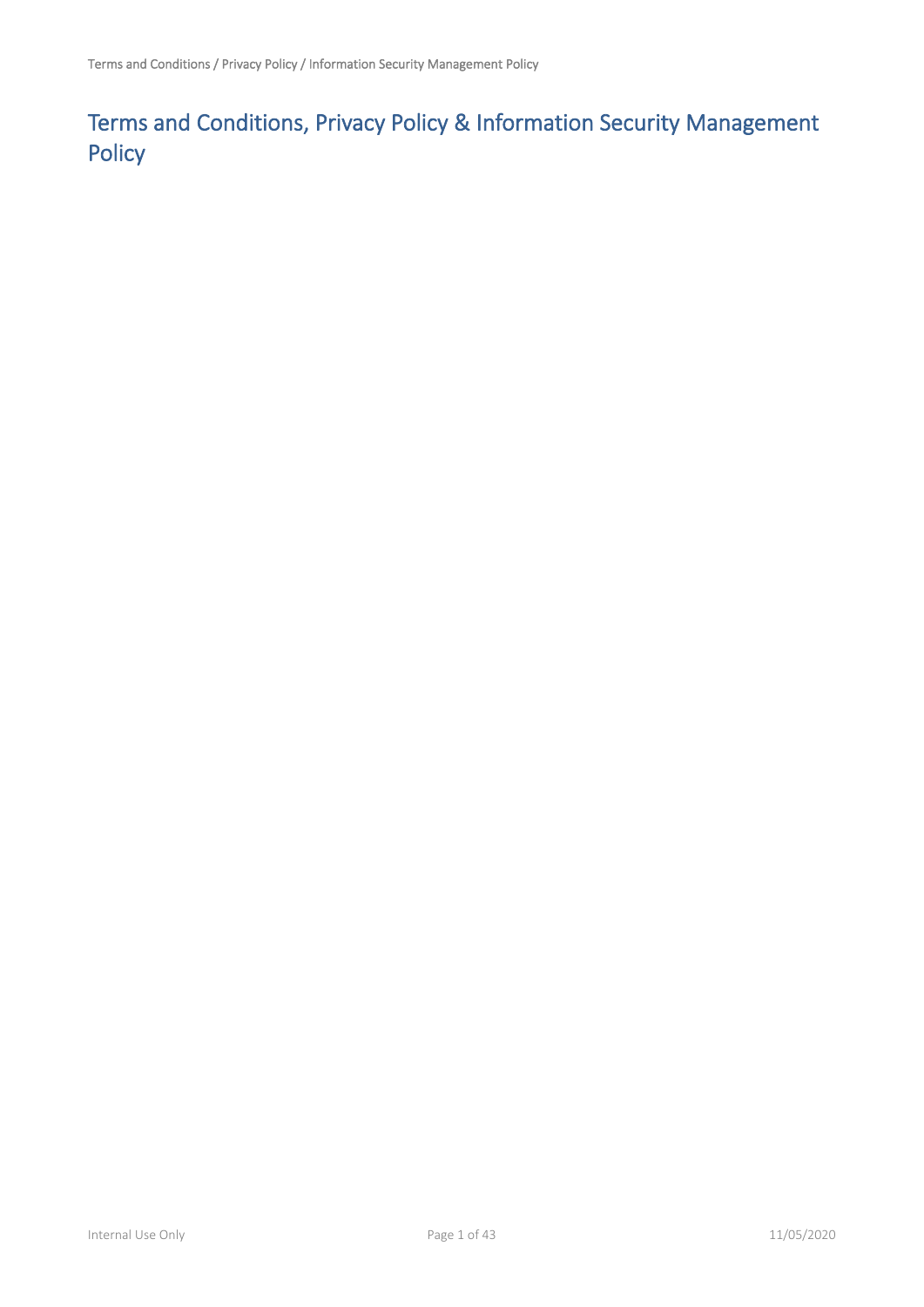## <span id="page-1-0"></span>**Contents**

|                |      | Terms and Conditions, Privacy Policy & Information Security Management Policy1 |  |  |  |
|----------------|------|--------------------------------------------------------------------------------|--|--|--|
|                |      |                                                                                |  |  |  |
|                | 1.   |                                                                                |  |  |  |
|                | 1.1  |                                                                                |  |  |  |
|                | 1.2  |                                                                                |  |  |  |
|                | 1.3  |                                                                                |  |  |  |
|                | 1.4  |                                                                                |  |  |  |
|                | 1.5  |                                                                                |  |  |  |
|                | 1.6  |                                                                                |  |  |  |
|                | 1.7  |                                                                                |  |  |  |
| $\overline{2}$ |      |                                                                                |  |  |  |
|                | 2.1  |                                                                                |  |  |  |
|                | 2.2  |                                                                                |  |  |  |
|                | 2.3  |                                                                                |  |  |  |
|                | 2.4  |                                                                                |  |  |  |
|                | 2.5  |                                                                                |  |  |  |
|                | 2.6  |                                                                                |  |  |  |
|                | 2.7  |                                                                                |  |  |  |
|                | 2.8  |                                                                                |  |  |  |
|                | 2.9  |                                                                                |  |  |  |
|                | 2.10 | Access to Your Personal Data and Data Portability  10                          |  |  |  |
|                | 2.11 |                                                                                |  |  |  |
|                | 2.12 |                                                                                |  |  |  |
|                | 2.13 |                                                                                |  |  |  |
|                | 2.14 |                                                                                |  |  |  |
|                | 2.15 |                                                                                |  |  |  |
|                | 2.16 |                                                                                |  |  |  |
| 3              |      |                                                                                |  |  |  |
|                | 3.1  |                                                                                |  |  |  |
|                | 3.2  |                                                                                |  |  |  |
|                | 3.3  |                                                                                |  |  |  |
| 4              |      |                                                                                |  |  |  |
| 5              |      |                                                                                |  |  |  |
|                | 5.1  |                                                                                |  |  |  |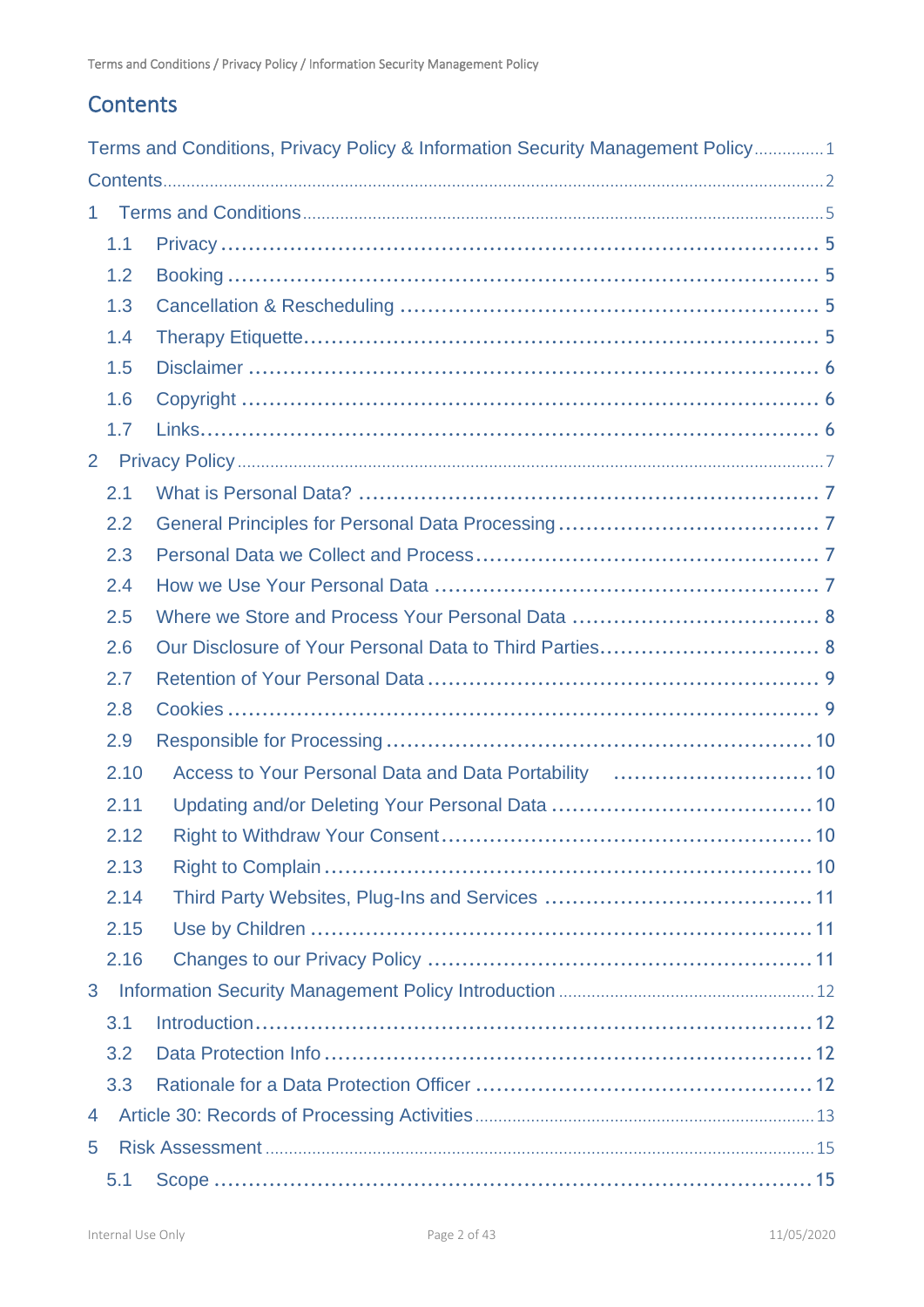|                | 5.2  |                                                              |  |
|----------------|------|--------------------------------------------------------------|--|
|                | 5.3  |                                                              |  |
|                | 5.4  |                                                              |  |
|                | 5.5  |                                                              |  |
|                | 5.6  |                                                              |  |
| 6              |      |                                                              |  |
|                | 6.1  |                                                              |  |
|                | 6.2  |                                                              |  |
|                | 6.3  |                                                              |  |
| 7 <sup>1</sup> |      |                                                              |  |
|                | 7.1  |                                                              |  |
|                | 7.2  |                                                              |  |
|                | 7.3  |                                                              |  |
| 8              |      |                                                              |  |
|                | 8.1  |                                                              |  |
|                | 8.2  |                                                              |  |
|                | 8.3  | Notification (Data Processor to Data Protection Officer)  18 |  |
|                |      |                                                              |  |
|                | 8.4  |                                                              |  |
|                | 8.5  |                                                              |  |
| 9              |      |                                                              |  |
|                | 9.1  |                                                              |  |
|                | 9.2  |                                                              |  |
|                | 9.3  |                                                              |  |
|                | 9.4  |                                                              |  |
|                | 9.5  |                                                              |  |
|                | 9.6  |                                                              |  |
|                | 9.7  |                                                              |  |
| 10             |      |                                                              |  |
| 11             |      |                                                              |  |
|                | 11.1 |                                                              |  |
|                | 11.2 |                                                              |  |
|                | 11.3 |                                                              |  |
|                | 11.4 |                                                              |  |
|                | 11.5 |                                                              |  |
|                | 11.6 |                                                              |  |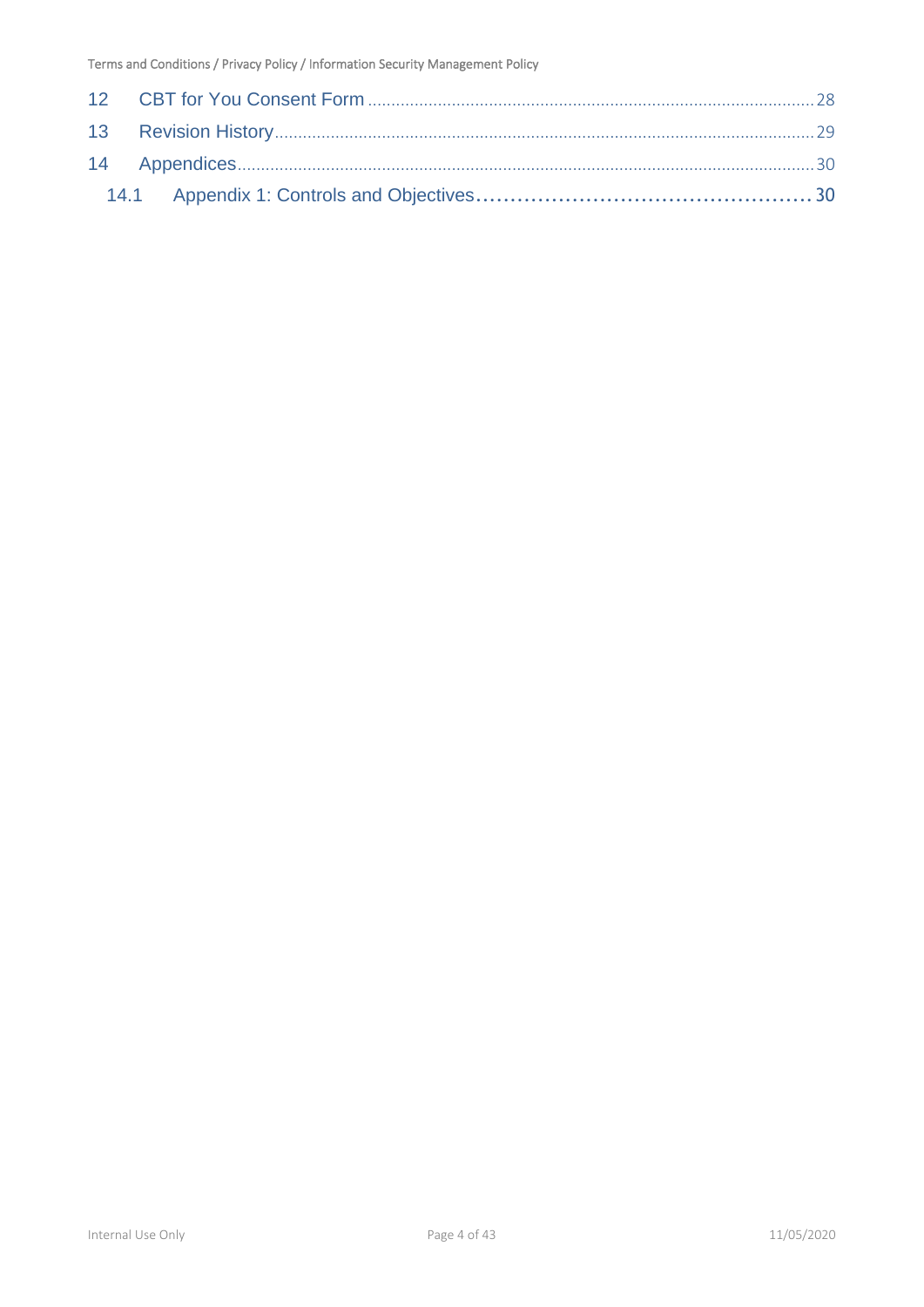## <span id="page-4-0"></span>1 Terms and Conditions

## <span id="page-4-1"></span>1.1 Privacy

All therapy programmes are strictly confidential and undertaken in a professional, warm and caring manner. All personal information collected by CBT for You will be treated according to the principles of the Data Protection Act 1998.

Please refer to the privacy policy and information security management policy below.

## <span id="page-4-2"></span>1.2 Booking

To book or re-organise a therapy session:

- Fill out the online form;
- Email jane@cbtforyou.com;
- Call direct on 07514394941.

All therapy sessions are payable in advance at the time of booking (if booked on-line) or at the start of the session, unless funded through private medical insurance. Therapy sessions normally last for 50 minutes.

### <span id="page-4-3"></span>1.3 Cancellation & Rescheduling

No cancellations or rescheduling of appointments is permitted within 48 hours of the appointment time. Cancelled or rescheduled appointments within this time period will be charged at full rate.

Cancellations should be made by calling us on 07514394941.

If you are cancelling outside of normal opening hours (09:00 – 17:00), you may cancel by email but this should be followed up by telephone during opening hours.

If you have an email address registered with us, you will receive an email confirming your cancellation.

If the therapist is not available to deliver your appointment through circumstances beyond their control, we reserve the right to transfer the booking to an alternative date and time. In unusual circumstances we may need to cancel your booking. If we cannot fulfil your appointment, we will contact you by telephone, email or text – where possible.

## <span id="page-4-4"></span>1.4 Therapy Etiquette

Please arrive on time for all your appointments. If you do happen to be late, you will receive the remaining time for that session.

Please do not arrive early for an appointment as I do not have waiting room facilities and may still be in session with a previous client.

If a client arrives under the influence of alcohol, drugs or becomes abusive during the session, we reserve the right to cancel that session immediately & that session will still be charged for.

Notes may be taken during the session by the therapist, these are purely for the therapist's benefit (and private medical insurance company or therapy referral company where appropriate) only to support the work during the sessions and will remain the property & responsibility of the therapist throughout the sessions.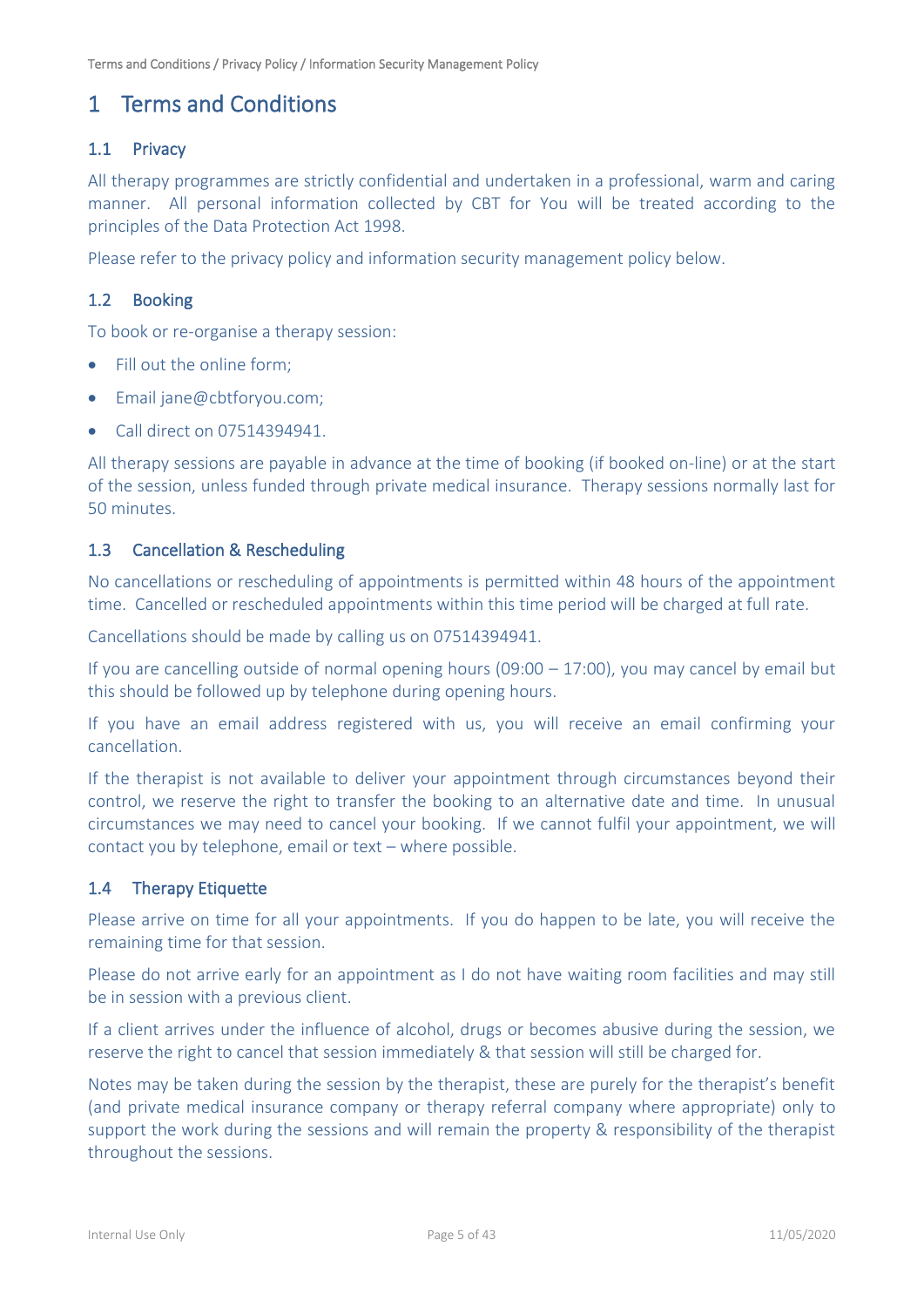All Sessions are strictly confidential, however, if we hear of any harm to yourself, others, or the involvement of any illegal behaviour, then please note we are duty & legally bound to report this information to the relevant authorities, we will support you in that process.

Should you happen to see your therapist outside of your session time, your therapist will be happy to say hello, your association will not be disclosed & your sessions will not be discussed outside of therapy times.

## <span id="page-5-0"></span>1.5 Disclaimer

CBT for You do their utmost to ensure that the information contained on our website is both current and accurate. The information on the website must not be considered medical, legal or professional advice. We cannot therefore accept any responsibility for actions that arise from its use. The content of any pages referenced by an external link are not the responsibility of CBT for You.

## <span id="page-5-1"></span>1.6 Copyright

The content and material contained within this website is copyright by CBT for You. This does exclude any information or content that belongs to third parties.

## <span id="page-5-2"></span>1.7 Links

This website contains links to other sites. CBT for You are not responsible for the privacy practices of such other sites. We advise that when you leave our site, to read the privacy statements of each website that collects personally identifiable information.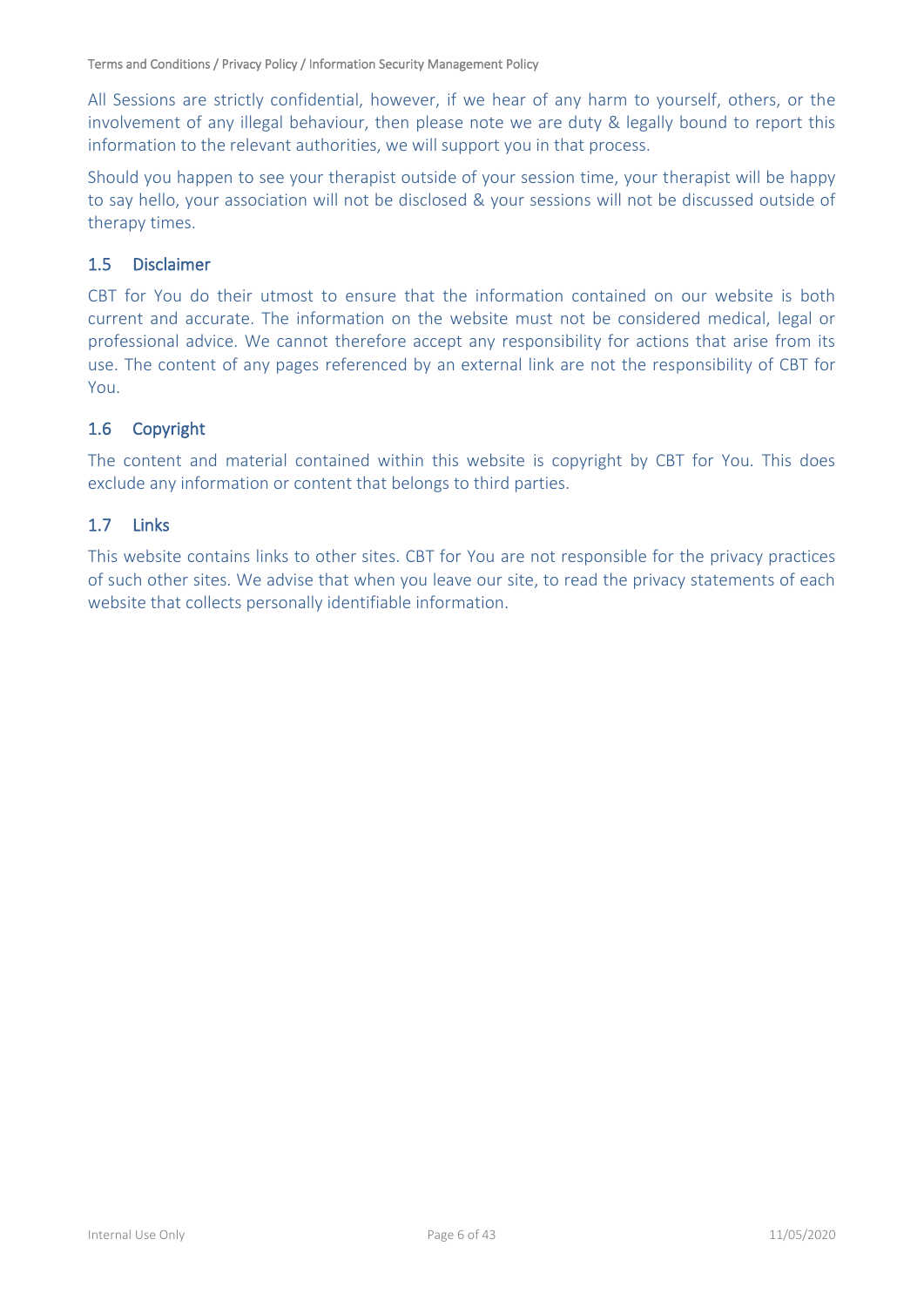## <span id="page-6-0"></span>2 Privacy Policy

This privacy policy explains what personal data is, what types of personal data we collect, the purposes for which this data is collected as well as how it is processed, and what rights you have in this regard. You can rest assured that your personal data is handled with care.

## <span id="page-6-1"></span>2.1 What is Personal Data?

Personal data means any information relating to an identified or identifiable person, such as your contact information, payment history or your session data.

#### <span id="page-6-2"></span>2.2 General Principles for Personal Data Processing

We adhere to the following principles when processing your personal data:

- We only collect personal data for specified, explicit and legitimate purposes (contact info, payment info, therapy status and progress);
- We do not collect personal data beyond what is necessary to accomplish those purposes;
- We will not use personal data for purposes other than that for which the data was collected;
- We will not transfer personal data to third parties, except in the case of private medical insurance companies from where the referral originated (where appropriate);
- We will do our best to ensure that information is up to date;
- We maintain appropriate technical and organisational measures to protect your personal data against accidental or unlawful destruction or accidental loss, alteration, unauthorised disclosure or access and against all other unlawful forms of processing;
- Except when stated herein, we will not store personal data longer than is necessary to accomplish the purpose for which the data were collected or for which they are further processed, or as is required by law.

#### <span id="page-6-3"></span>2.3 Personal Data we Collect and Process

We may collect and process the following data about you:

Data you give us. You may give us information about you by filling in forms on our site https://www.cbtforyou.com (our site) or by corresponding with us by phone, email or otherwise. This includes information you provide when you initiate contact to use our services (making a booking or discussing services prior to booking), request or receive consultation and initial and ongoing therapy. The information you give us may include your name, address, email address and phone number, financial and credit card information, personal info and medical history.

Data we receive from other sources. We may receive data about you from third parties we work closely with (including, without limitation, medical insurance companies, medical practitioners, business partners, sub-contractors, payment and delivery services, analytics providers, search information providers).

#### <span id="page-6-4"></span>2.4 How we Use Your Personal Data

We use data held about you in the following ways:

Data you give to us. We will use this data: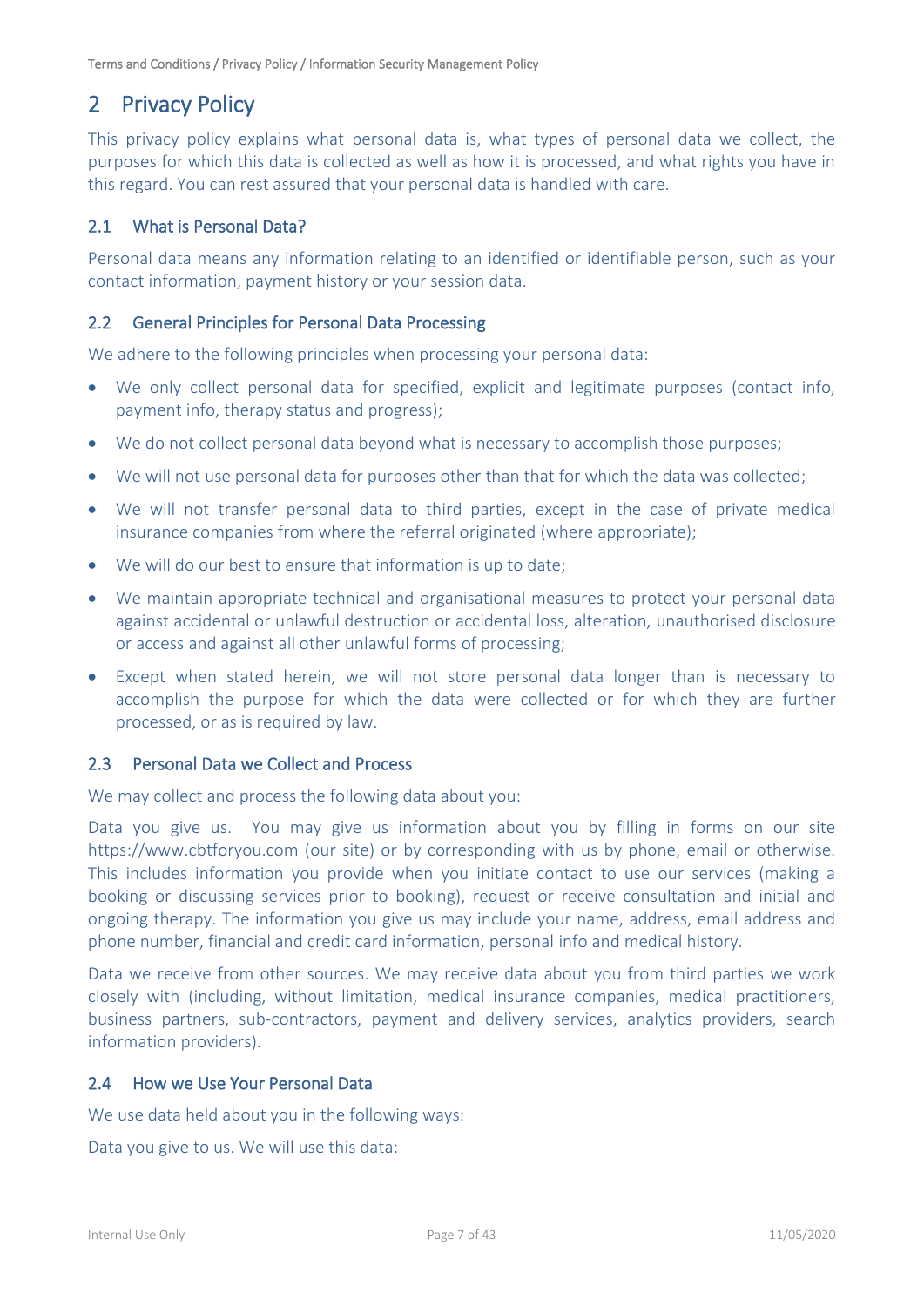- To carry out our obligations arising from any contracts between you and us relating to consultations and/or therapy, and to provide you with the information and services that you request from us;
- To provide you with information about other services we offer or other service providers that could assist you;
- To notify you about changes to our services;

Data we collect about you. We will use this data:

• To administer our service and for internal operations including delivering therapy, billing, scheduling therapy and liaising with private medical insurance companies who initiated such services.

#### <span id="page-7-0"></span>2.5 Where we Store and Process Your Personal Data

Your personal data is stored and processed within the European Economic Area (EEA). It may also be processed by staff operating outside the EEA who work for us or for one of our suppliers. Such staff may be engaged in, among other things, the processing of your payment details. By submitting your personal data, you agree to this transfer, storing or processing. In case of transfer of your personal data to any third countries, as defined in General Data Protection Regulation (GDPR), applicable legislation and regulations concerning such transfers are observed and relevant legal and security safeguards are ensured before such transfer.

All information you provide to us is stored on our secure IT infrastructure or paper record.

Transmission of information via electronic means to third part private medical insurance companies is executed using the method defined by that insurance provided and the insurance provider maintains full responsibility for the security of the data transfer mechanism and the data upon submission. Unfortunately, the transmission of information via the internet is not always completely secure. Although we will do our best to protect your personal data, we cannot guarantee the security of your data transmitted to our site; any transmission is at your own risk. Once we have received your information, we will use strict procedures and security features to try to prevent unauthorised access.

#### <span id="page-7-1"></span>2.6 Our Disclosure of Your Personal Data to Third Parties

As a principle, we collect and process data only to facilitate the therapy sessions or improve the service you receive from CBT for You. We do not sell your personal data or share the said data with third parties, except to the extent stated in this Privacy Policy.

We may disclose your personal data to third parties to the extent required by law, court order or a decision rendered by a competent public authority and for the purpose of law enforcement. In addition, we may share your personal data with the following third parties:

- Private medical insurance companies responsible for initiating a programme of therapy for you at CBT for You;
- Third party vendors carrying out services on our behalf, including billing, sales, advertising, analytics, data storage, validation, security, fraud prevention, payment processing, and legal services. Such third-party vendors can perform these services but are prohibited from using your personal data for other purposes;
- Third parties to establish, exercise or defend legal rights of CBT for You;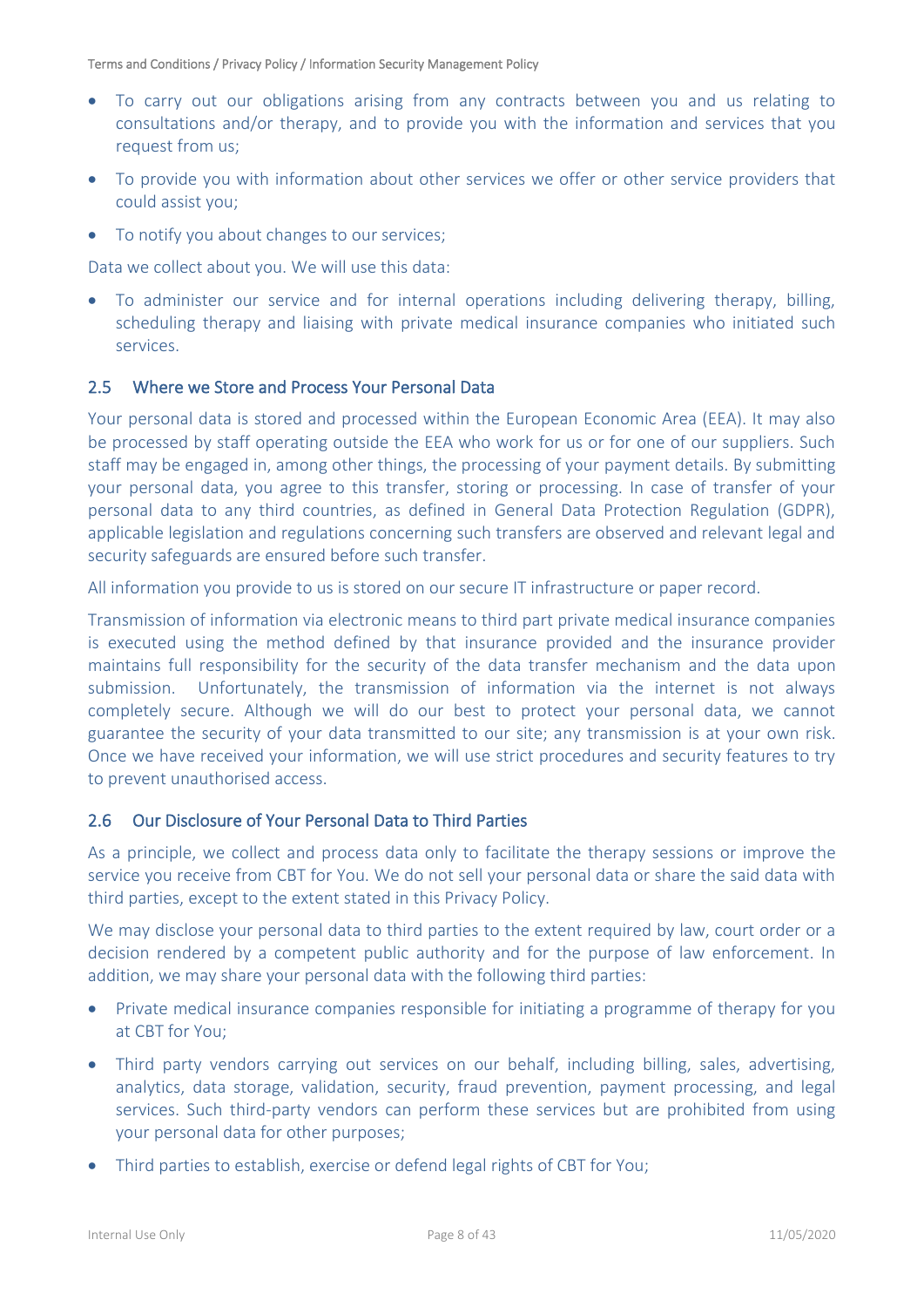- Third parties in the event of any merger, sale, joint venture, assignment, transfer or other disposition of all or any portion CBT for You assets (including without limitation in connection with any bankruptcy or similar proceedings);
- Other third parties subject to your consent.

In the event that we need to disclose your personal data to a third party, we take all reasonable steps to ensure that those third parties are bound by confidentiality and privacy obligations with respect to the protection of your personal data. The disclosure is conducted in compliance with legal requirements, including entering into data processing agreements with the relevant third parties, to ensure that personal data is only processed in accordance with our instructions, applicable law and regulations and for the purpose specified by us and to ensure adequate security measures.

### <span id="page-8-0"></span>2.7 Retention of Your Personal Data

In line with GDPR article 5 (e) that states all personal data shall be kept for no longer than is necessary for the purposes for which it is being processed and the requirement for retention associated to legal purposes, all personal data (including treatment records) will be destroyed upon seven years after completion of your treatment programme (discharge or date of last service). Data associated with minors will be deleted upon seven years after their 18<sup>th</sup> birthday following the date of discharge or date of last service.

Please refer to the information security management policy below.

### <span id="page-8-1"></span>2.8 Cookies

CBT for You does not use cookies, but some of our service provides (used for booking and payments) may use cookies and similar technologies like pixels, tags and other identifiers to remember your preferences.

A cookie is a small text file that is placed on your computer or mobile device when you visit a site, that enables us to: (1) recognise your computer; (2) store your preferences and settings; (3) understand the web pages you have visited; (4) enhance your user experience by delivering and measuring the effectiveness of content and advertising tailored to your interests; (5) perform searches and analytics; and (6) assist with security and administrative functions.

Pixels are tiny electronic tags with a unique identifier embedded in websites, online ads and/or email that are designed to: (1) collect usage information like ad impressions or clicks and e-mail open rates; (2) measure popularity of advertising; and (3) access user cookies.

As we adopt additional technologies, we may also gather information through other methods. Please note that you can change your settings to notify you when a cookie is being set or updated, or to block cookies altogether.

Please consult the "Help" section of your browser for more information. Please note that by blocking, disabling, or managing any or all cookies, you may not have access to certain features or offerings on our website.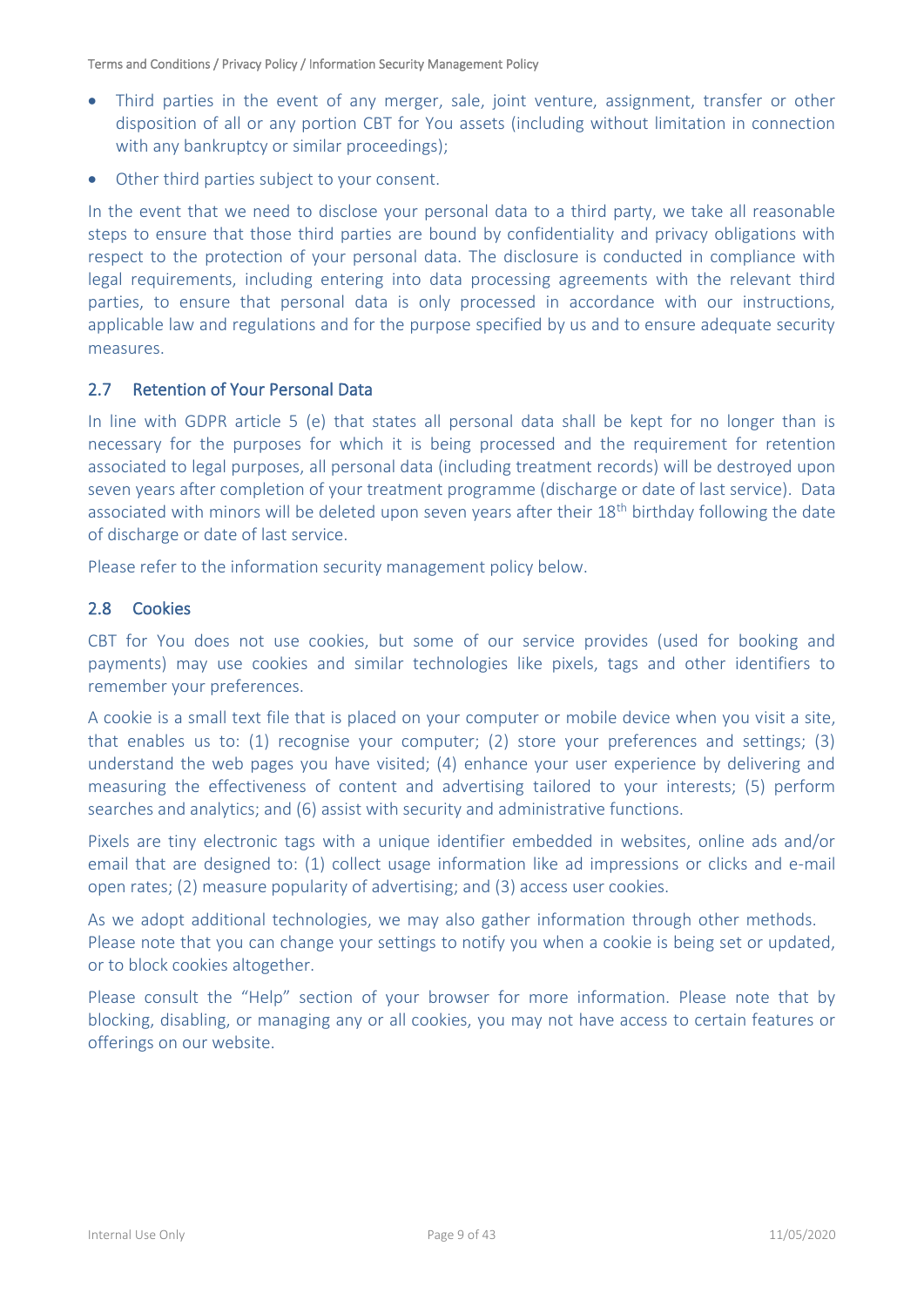### <span id="page-9-0"></span>2.9 Responsible for Processing

Dr Jane Ross is the CBT for You data controller and is responsible for the processing of your personal data.

#### YOUR RIGHTS

#### <span id="page-9-1"></span>2.10 Access to Your Personal Data and Data Portability

You have the right to access the personal data concerning you which you have provided in a structured, commonly used format and have the right to transmit those data to any third party you should choose to.

Please refer to the information security management policy below.

#### <span id="page-9-2"></span>2.11 Updating and/or Deleting Your Personal Data

We encourage you to update your personal data whenever there are changes in your personal data. Your personal data can be deleted unless we are obliged by applicable law and regulations to keep and process such information regardless of withdrawal of your consent. Following your request for deletion of your personal data, the data will be deleted from our records without undue delay; please note it may take a period of up to two (2) months to ensure complete deletion of any information stored in our back-up.

Please refer to the information security management policy below.

#### <span id="page-9-3"></span>2.12 Right to Withdraw Your Consent

Some of CBT for You processing activities (scheduling and delivery of therapy) may be based on your consent. In these situations, you have the right to withdraw your consent at any time. Withdrawal of your consent will not affect the lawfulness of processing conducted prior to the withdrawal.

If you withdraw your consent, CBT for You and third parties involved in personal data processing will cease to process your personal data, unless and to the extent the continued processing or storage is required according to the applicable personal data legislation or other applicable laws and regulations. Please note that as a consequence of your withdrawal of your consent, CBT for You may not be able to meet your requests or provide you with our services.

Please refer to the information security management policy below.

#### <span id="page-9-4"></span>2.13 Right to Complain

If you want to complain about a privacy breach, please contact CBT for You by sending your complaint to CBT for You, 32 Westburn Avenue, Inverurie, AB51 5QQ or by sending an e-mail to jane@cbtforyou.com.

We will acknowledge receipt of your complaint within five (5) business days. We will do our best to resolve it as quickly as possible and within one (1) month from the date of complaint. In case a response would require longer than one (1) month, we will let you know and inform you of the relevant reason(s).

If you are not satisfied with the outcome of your complaint or with our handling of your complaint at CBT for You, you may refer your complaint to the Information Commissioner's Office, Wycliffe House, Water Lane, Wilmslow, Cheshire, SK9 5AF.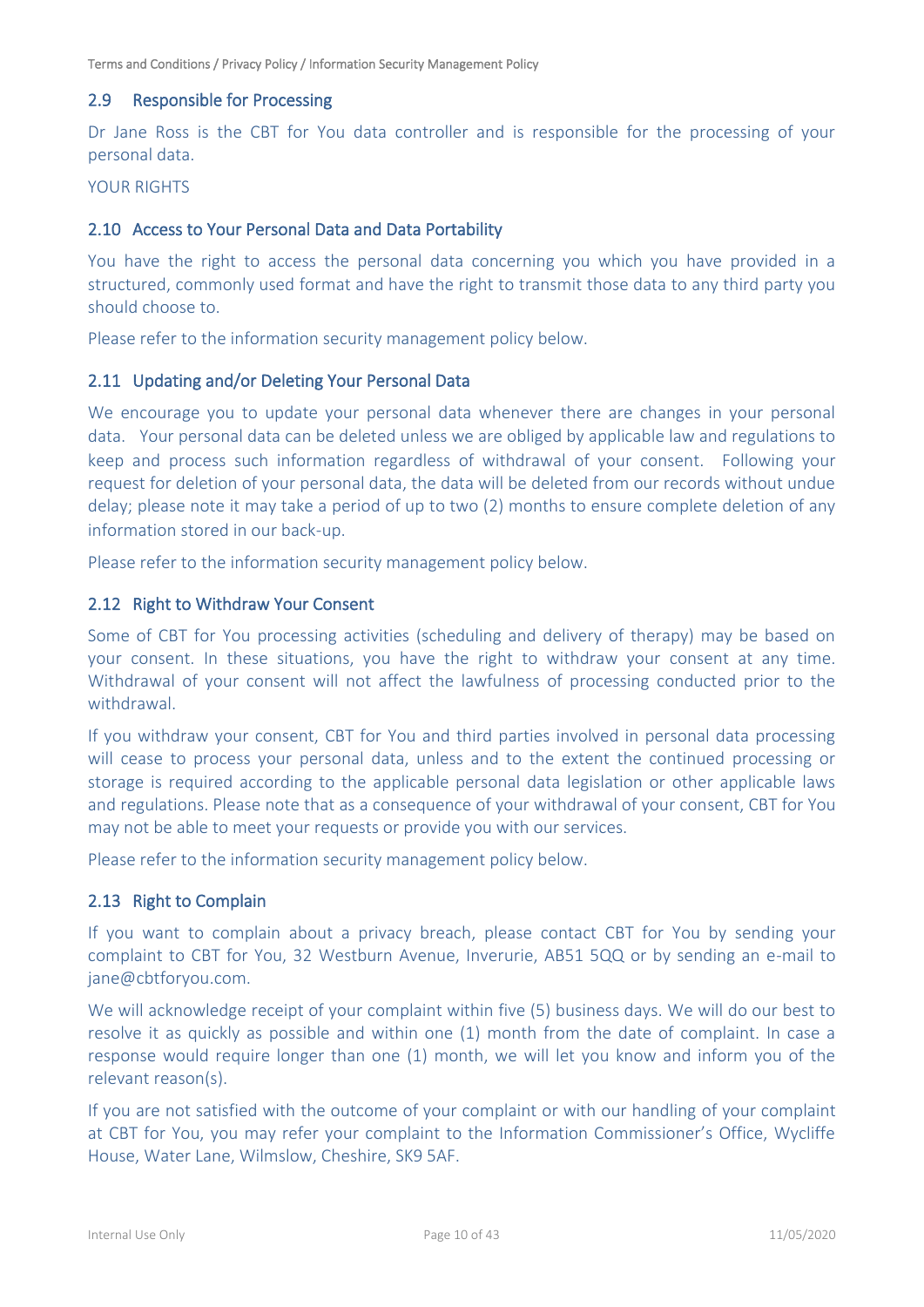#### **MISCELLANEOUS**

#### <span id="page-10-0"></span>2.14 Third Party Websites, Plug-Ins and Services

The CBT for You website may contain links to third party websites. If you choose to use these websites or services, you may disclose your information to those third parties. CBT for You is not responsible for the content or practices of those websites or services. The collection, use, and disclosure of your personal data will be subject to the privacy policies of these third parties and not this Privacy Policy. We urge you to read the privacy and security policies of the relevant third parties.

### <span id="page-10-1"></span>2.15 Use by Children

CBT for You does not target and is not intended to attract children. Accordingly, our online services that collect personal data are not directed at and should not be accessed by individuals under the age of sixteen (16) years and we request that such individuals do not provide any personal data. Minors must obtain express consent from parents or legal guardians prior to accessing or providing any personal data. If notified by a parent or guardian, or discovered by other means, that a child under the age of sixteen has provided his or her personal data we will delete the child's personal data that is in our possession.

#### <span id="page-10-2"></span>2.16 Changes to our Privacy Policy

We may modify or update this Privacy Policy when necessary to reflect changes in our products and services, changes in applicable legislation, regulations or practice and to address customer feedback. Accordingly, please review it periodically.

If there are material changes to this Privacy Policy, we will notify you either by posting a notice or by sending you a notification.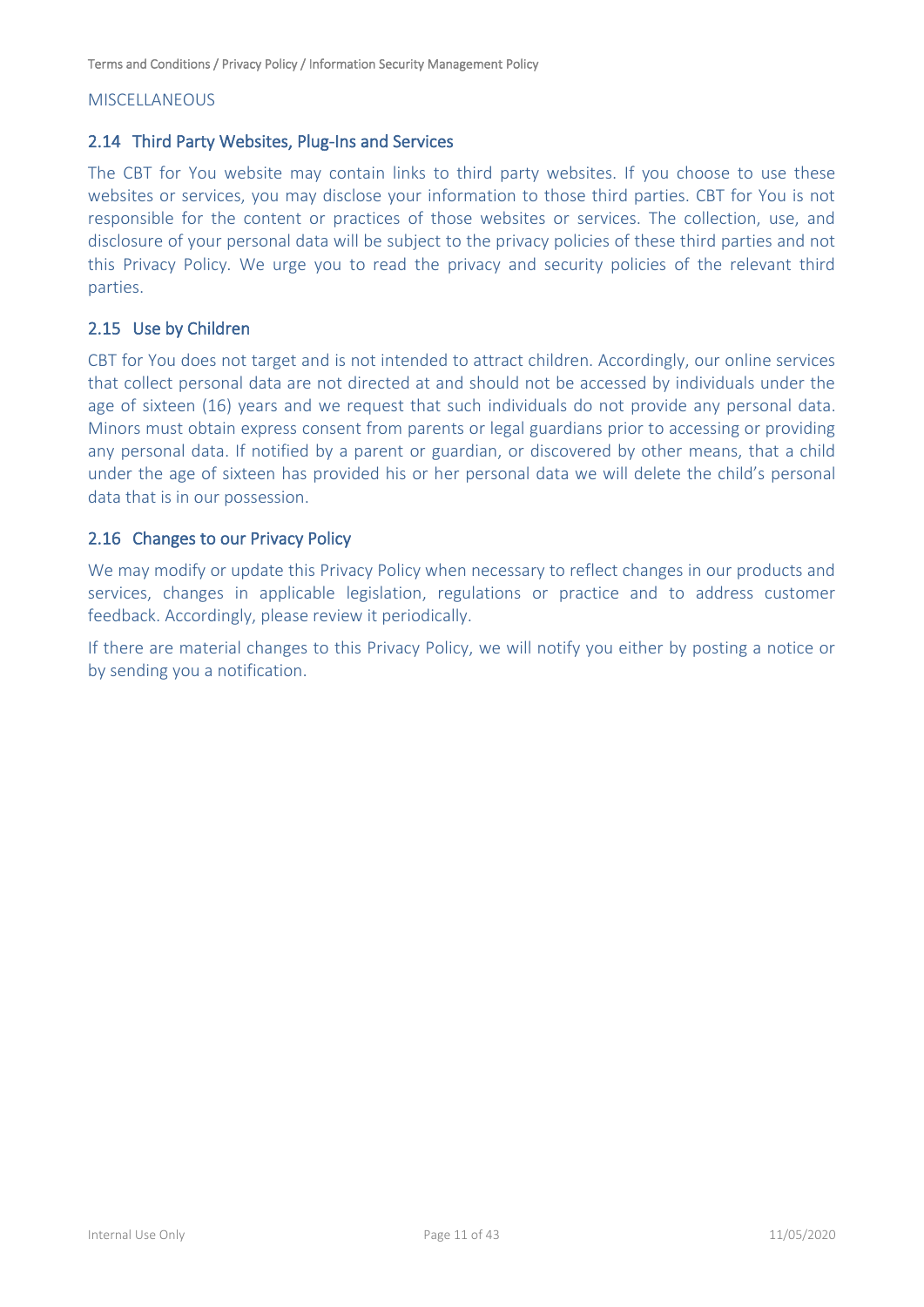## <span id="page-11-0"></span>3 Information Security Management Policy Introduction

## <span id="page-11-1"></span>3.1 Introduction

The management of CBT for You, located at 32 Westburn Avenue Inverurie AB51 5QQ, which operates as a sole trader of cognitive behavioural therapy services, are committed to preserving the confidentiality, integrity and availability of all physical and electronic information assets throughout the organisation in order to preserve its legal, regulatory and contractual compliance. Information and information security requirements will continue to be aligned with CBT for You goals and the information security management policy is intended to be an enabling mechanism for information and data protection, for electronic operations, for e-commerce and for negating information related risk.

The information security management policy provides the context for identifying, assessing, evaluating and controlling information related risks through the establishment and maintenance of repeatable process and procedure. The Data Protection Officer is responsible for the management, maintenance and execution of the information security management policy.

In particular, business continuity and contingency plans, data backup procedures, access control to systems and information security are fundamental to this policy.

The information security management policy is subject to continuous, systematic review and improvement. The policy will be reviewed to respond to any changes in the risk assessment or risk treatment plans defined as a requirement of the GDPR.

### <span id="page-11-2"></span>3.2 Data Protection Info

Data Protection Officer: Dr Jane Ross

### <span id="page-11-3"></span>3.3 Rationale for a Data Protection Officer

| Requirement for a DPO                                                                                                                                                                                             | Y/N          | Comments                  |
|-------------------------------------------------------------------------------------------------------------------------------------------------------------------------------------------------------------------|--------------|---------------------------|
| We are a public authority and have appointed a DPO<br>(except if we are a court acting in our judicial capacity).                                                                                                 | <sup>N</sup> | If yes, a DPO is required |
| Our core activities consist of processing operations<br>which, by virtue of their nature, their scope and/or their<br>purposes, require regular and systematic monitoring of<br>data subjects on a large scale.   | <sup>N</sup> | If yes, a DPO is required |
| Our core activities consist of processing on a large scale<br>of special categories of data pursuant to Article 9 or<br>personal data relating to criminal convictions and<br>offences referred to in Article 10. | <sup>N</sup> | If yes, a DPO is required |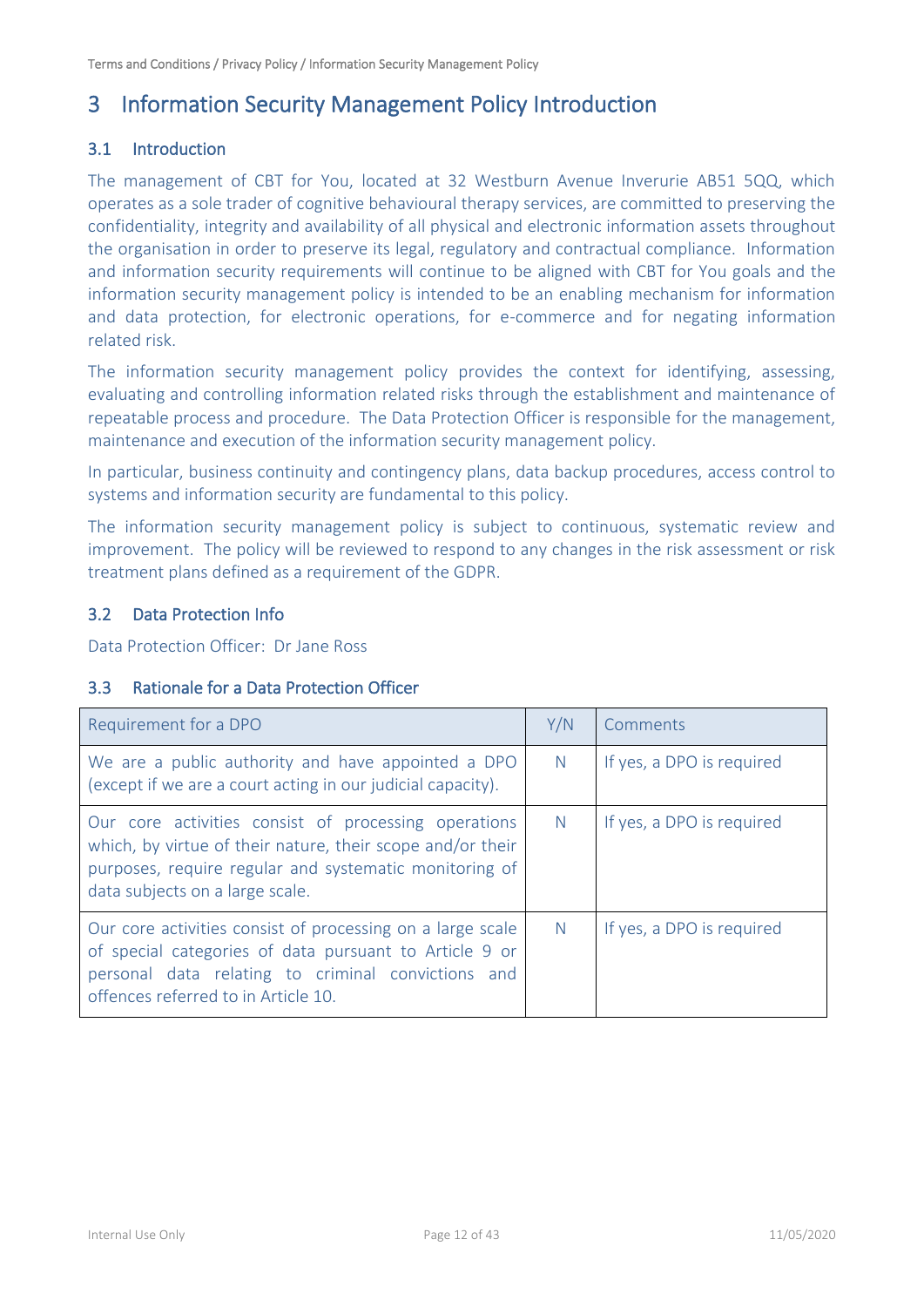# <span id="page-12-0"></span>4 Article 30: Records of Processing Activities

| Controller                 | Dr Jane Ross                                                                                                                                                                                            |  |
|----------------------------|---------------------------------------------------------------------------------------------------------------------------------------------------------------------------------------------------------|--|
| Purpose of processing      | All personal information is used to organise and process your<br>therapy sessions, facilitate your use of our CBT for You, respond to<br>your requests, and assist you with future use of our services. |  |
|                            | Maintenance of client details for the purpose of delivering<br>Cognitive Behavioural Therapy including:                                                                                                 |  |
|                            | Initial consultation                                                                                                                                                                                    |  |
|                            | Ongoing consultation<br>$\bullet$                                                                                                                                                                       |  |
|                            | Reports to referring medical companies / organisations                                                                                                                                                  |  |
| Client categories          | Personal data is held for all customers of CBT for You as part of<br>delivering a suite of tailored therapy sessions.                                                                                   |  |
| Data categories            | Name<br>$\bullet$                                                                                                                                                                                       |  |
|                            | Address                                                                                                                                                                                                 |  |
|                            | <b>DOB</b>                                                                                                                                                                                              |  |
|                            | <b>Phone Numbers</b>                                                                                                                                                                                    |  |
|                            | Email                                                                                                                                                                                                   |  |
|                            | Referrer reference<br>$\bullet$                                                                                                                                                                         |  |
|                            | Insurance reference<br>$\bullet$                                                                                                                                                                        |  |
|                            | Method of payment<br>$\bullet$                                                                                                                                                                          |  |
|                            | <b>Insurance Provider</b>                                                                                                                                                                               |  |
|                            | No of sessions approved<br>$\bullet$                                                                                                                                                                    |  |
|                            | Price(s) per session                                                                                                                                                                                    |  |
|                            | Invoice dates and numbers                                                                                                                                                                               |  |
|                            | Dates of sessions                                                                                                                                                                                       |  |
|                            | <b>Diagnosis</b><br>$\bullet$                                                                                                                                                                           |  |
|                            | Difficulty<br>$\bullet$                                                                                                                                                                                 |  |
|                            | Questionnaires used & scores<br>$\bullet$                                                                                                                                                               |  |
|                            | <b>Notes</b>                                                                                                                                                                                            |  |
| Reason for data collection | Contact details are recorded and maintained for the sole purpose<br>of scheduling therapy sessions.                                                                                                     |  |
|                            | Session data is collected for the purpose of guiding therapy and<br>providing feedback to the client as well as referring organisations.                                                                |  |
| Data recipients            | At the request of referring private insurance companies and other<br>therapy providers that have initiated the client's contact with CBT                                                                |  |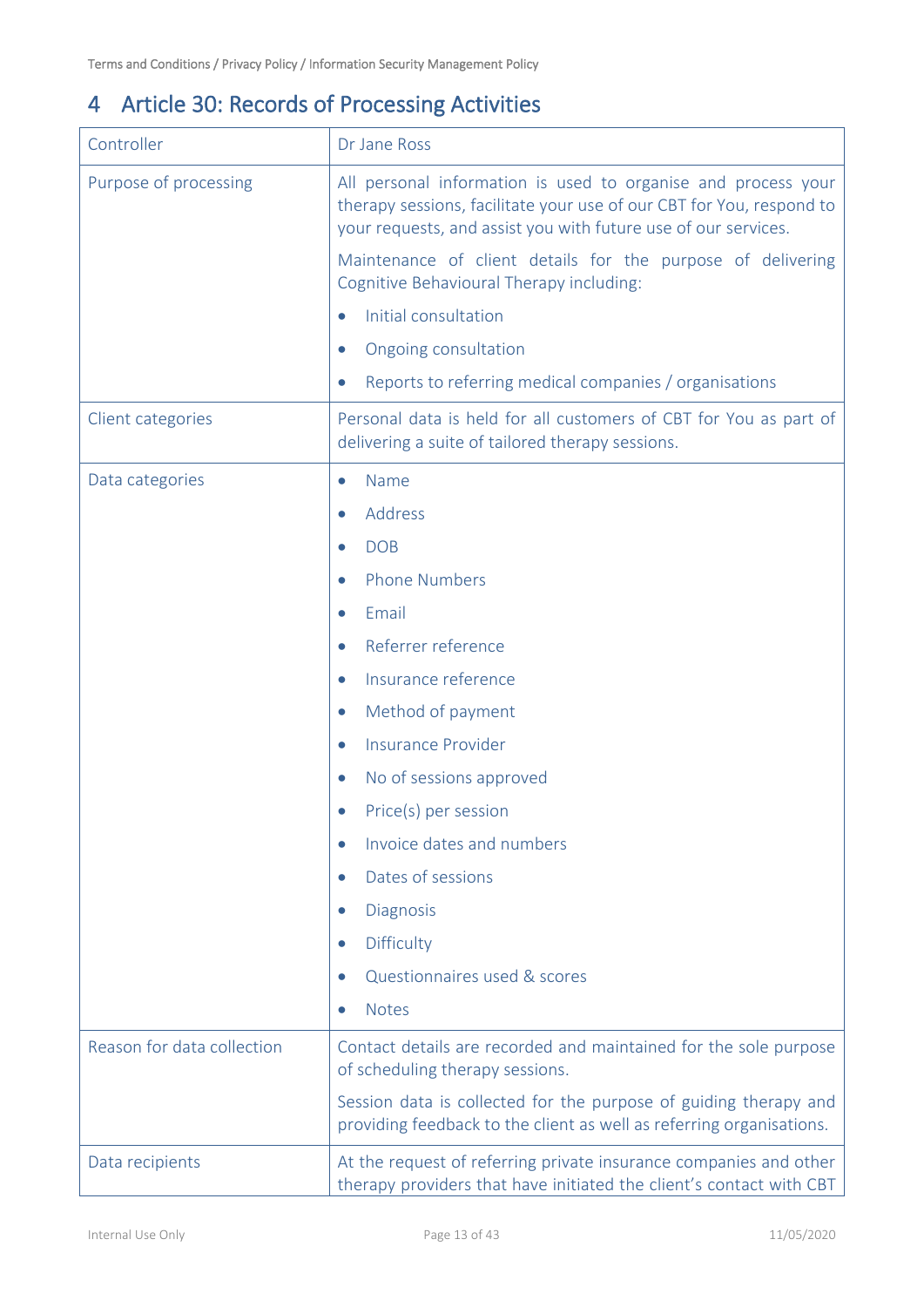|                   | for You, we may be asked to deliver the following info:                                                                                                                                                                                                  |
|-------------------|----------------------------------------------------------------------------------------------------------------------------------------------------------------------------------------------------------------------------------------------------------|
|                   | Initial assessment<br>$\bullet$                                                                                                                                                                                                                          |
|                   | Ongoing assessment reports<br>$\bullet$                                                                                                                                                                                                                  |
|                   | Closeout reports<br>$\bullet$                                                                                                                                                                                                                            |
|                   | All referring vendor requested reports are delivered using the<br>mechanism prescribed by the vendor and the responsibility for<br>the security and maintenance of that data is the vendors at the<br>point of transfer.                                 |
|                   | We will never rent or sell your personal information to any 3rd<br>party.                                                                                                                                                                                |
| Data retention    | All personal therapy / session data (electronic and physical) held<br>by CBT for You will be deleted after seven years of the completion<br>of therapy. (seven years following the date of their 18 <sup>th</sup> birthday<br>for minors)                |
|                   | Contact details are maintained in perpetuity to assist future<br>engagement with CBT for You.                                                                                                                                                            |
|                   | Financial information is maintained for six years from the end of<br>the financial year in which the transaction was made.                                                                                                                               |
| Security measures | All therapy session data is held on physical paper file during the<br>execution of therapy sessions and shredded within 60 days of the<br>completion of therapy $-$ with ongoing retention for legal reasons<br>via password protected electronic files. |
|                   | Client contact details are maintained on-line for the purposes of<br>scheduling sessions.                                                                                                                                                                |
|                   | All personal information is used to organise and process your<br>therapy sessions, facilitate your use of our CBT for You, respond to<br>your requests, and assist you with future use of our services.                                                  |
|                   | Unless you opt out of receiving electronic reminders, we may send<br>you information by email or text message about upcoming<br>appointments to the contact details you provided.                                                                        |
| Data stores       | Physical paper file in secure cabinet.                                                                                                                                                                                                                   |
|                   | Set more scheduling database for contact details using HTTPS.                                                                                                                                                                                            |
|                   | Therapist personal computer (password protected).                                                                                                                                                                                                        |
|                   | Network attached storage device for<br>backup<br>(password<br>protected).                                                                                                                                                                                |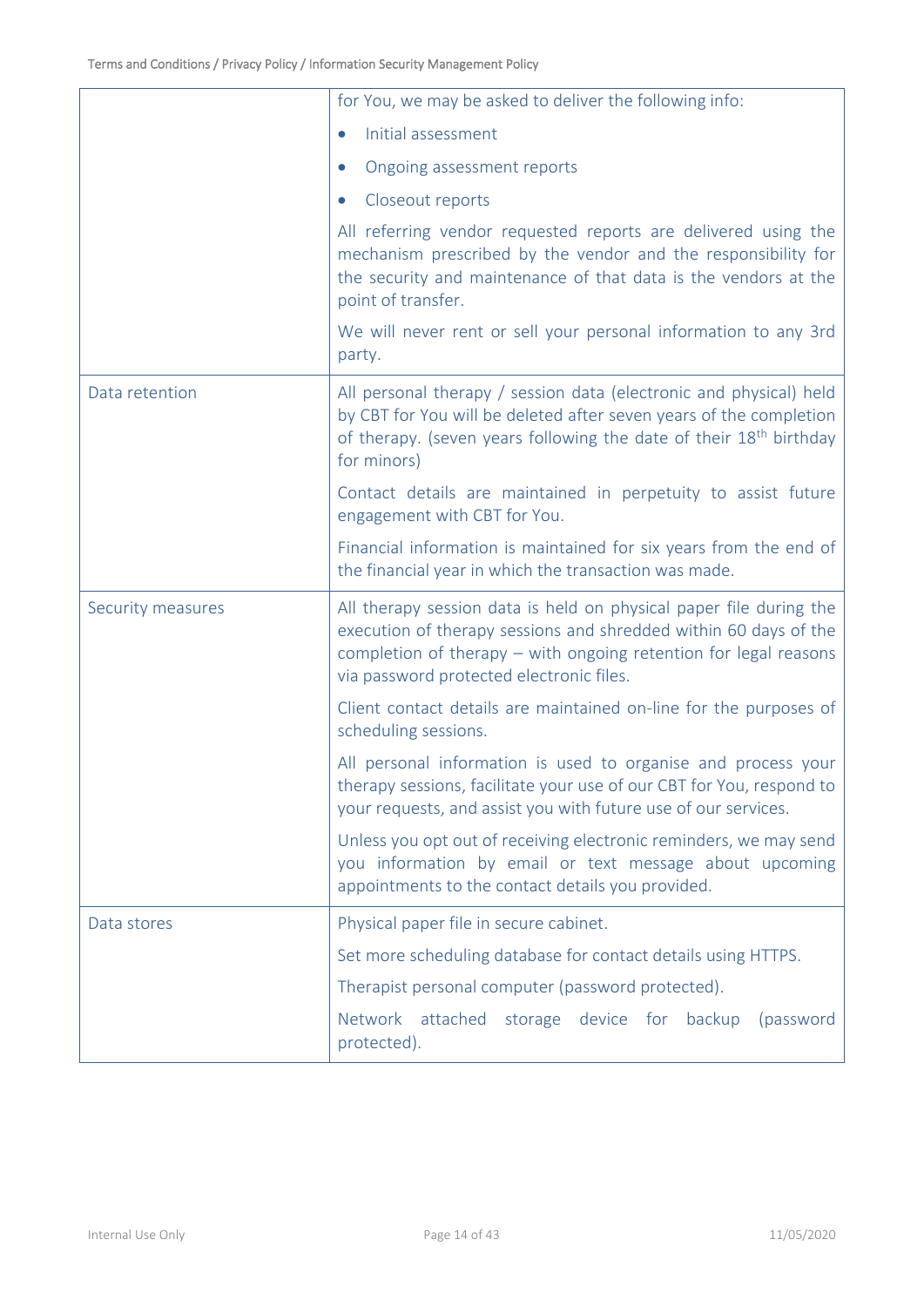## <span id="page-14-0"></span>5 Risk Assessment

## <span id="page-14-1"></span>5.1 Scope

This method of risk assessment is applied throughout CBT for You in respect of all risks.

## <span id="page-14-2"></span>5.2 Responsibilities

The Data Protection Officer is responsible for carrying out risk assessments wherever they are required by the GDPR.

## <span id="page-14-3"></span>5.3 Identify the Risks

The risks to CBT for You's information are identified by the Data Protection Officer, covering availability, confidentiality and integrity.

The effect that losses of availability, confidentiality and integrity might have on CBT for You are identified.

Each risk is owned by the Data Protection Officer.

### <span id="page-14-4"></span>5.4 Assess the Risks

The impact that might result from the loss of availability, confidentiality or integrity, for each risk is assessed by the Data Protection Officer.

The realistic likelihood that each risk might occur is assessed.

The risk levels are subsequently assessed.

A decision is made, for each risk, as to whether it is acceptable or if it must be controlled in line with criteria established by the Data Protection Officer.

#### <span id="page-14-5"></span>5.5 Risks Treatment

Each risk is analysed, and the appropriate action is assigned:

- Accept
- Reject
- Transfer
- Control

## <span id="page-14-6"></span>5.6 Control Objectives

Appropriate control objectives are selected or designed by the Data Protection Officer according to the specific needs of the risk and the organisation, and controls to achieve those objectives are selected from a variety of sources.

Controls are compared against the appendix to ensure that none have been missed.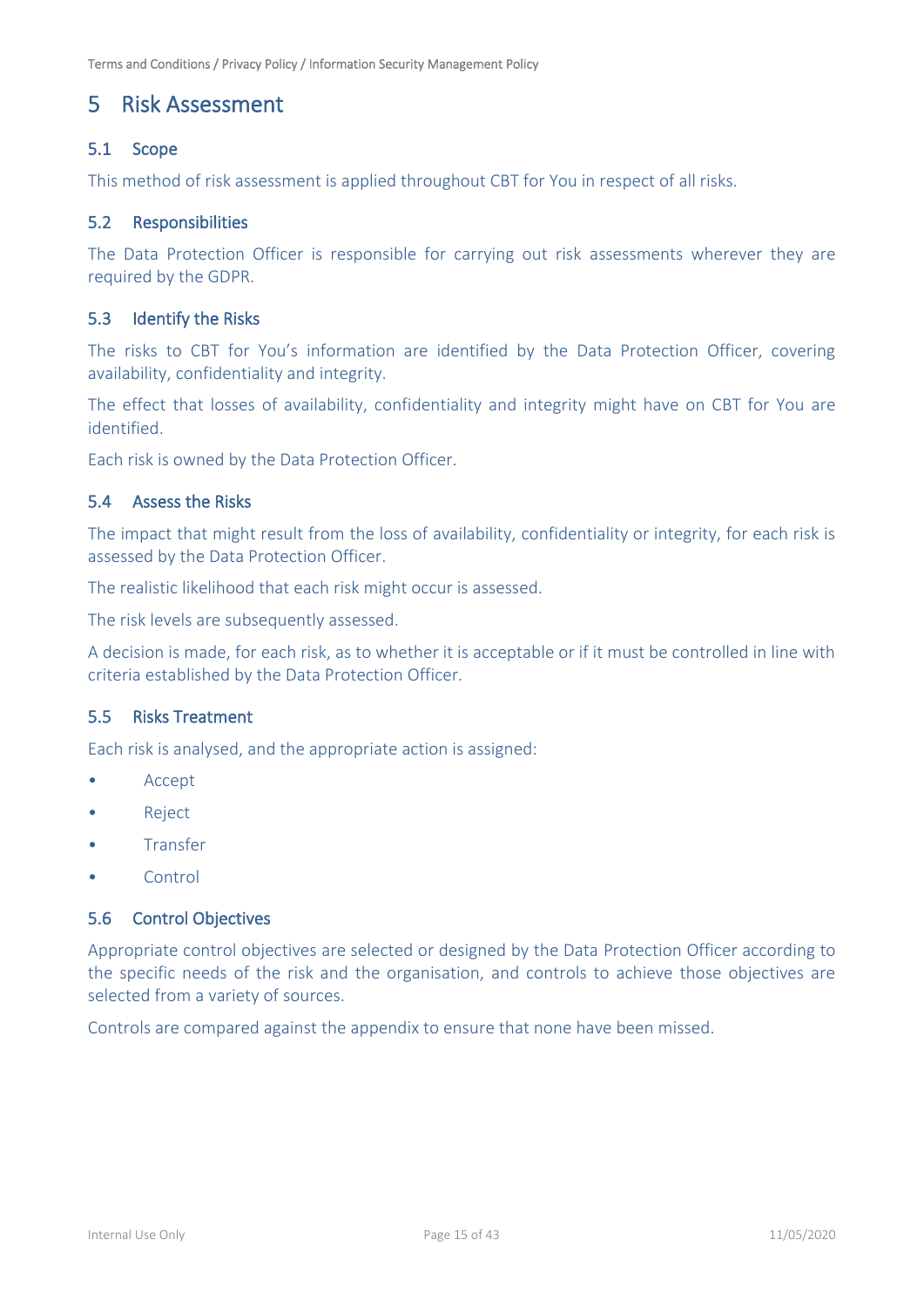## <span id="page-15-0"></span>6 Physical Entry Controls & Secure Areas

## <span id="page-15-1"></span>6.1 Scope

All designated secure areas of CBT for You's premises are subject to controlled access and usage.

## <span id="page-15-2"></span>6.2 Responsibilities

Every secure area has an owner and the owner is responsible for ensuring that prescribed controls are maintained.

All employees/ staff, contractors and third parties have certain responsibilities as defined below.

#### <span id="page-15-3"></span>6.3 Procedure

Secure areas must be locked or occupied at all times.

Access to secure areas where confidential or restricted information is processed (including in conversation) or stored is restricted to authorised persons.

Authorisation is provided by the Data Protection Officer.

Access to secure areas requires authentication and authorised personnel are issued with pass codes or physical keys as appropriate.

The owner of a secure area is responsible for ensuring that no unsupervised access is provided to the secure area.

Third party support personnel only have access to secure areas when required and this access is specifically requested, authorised and monitored.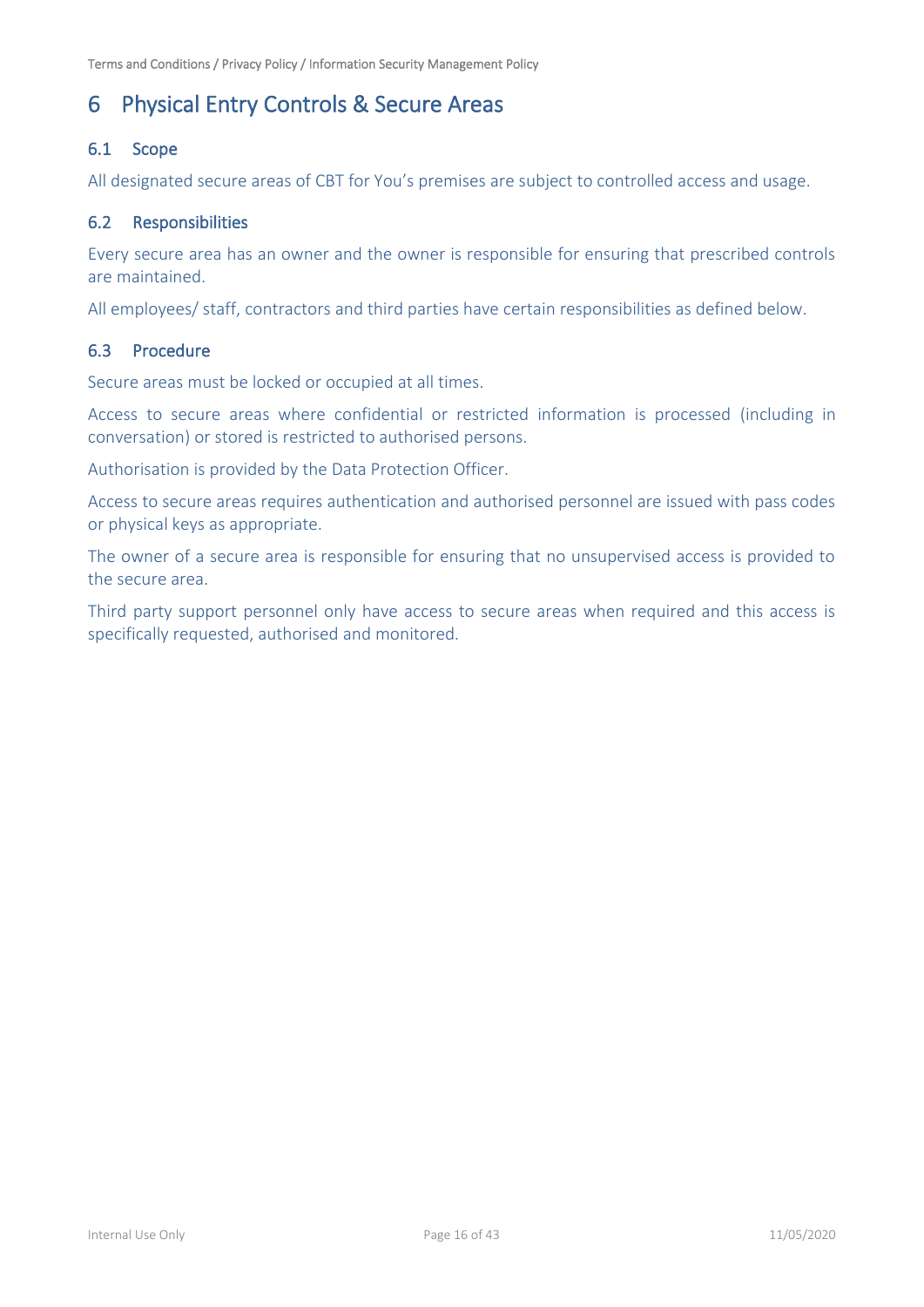## <span id="page-16-0"></span>7 Retention of Records

## <span id="page-16-1"></span>7.1 Scope

All client and vendor details and information records, whether analogue or digital, are subject to the retention policy.

## <span id="page-16-2"></span>7.2 Responsibilities

The following roles are responsible for the retention of these records because they are the information asset owners:

The Data Protection Officer / GDPR Owner is responsible for the storage and subsequent deletion of data in line with this procedure.

## <span id="page-16-3"></span>7.3 Procedure

The required retention periods by record type are recorded in (Retention of Records – GDPR Rec 4.9) under the following categories:

- Record type
- Retention period
- Retention period start date (at creation, submission, payment, etc.)
- Retention justification
- Record medium
- Disposal method

For all storage media (electronic and hard copy records), CBT for You retains the means to access such data.

Access to stored data (electronic and hard copy records) is restricted solely to the Data Protection **Officer**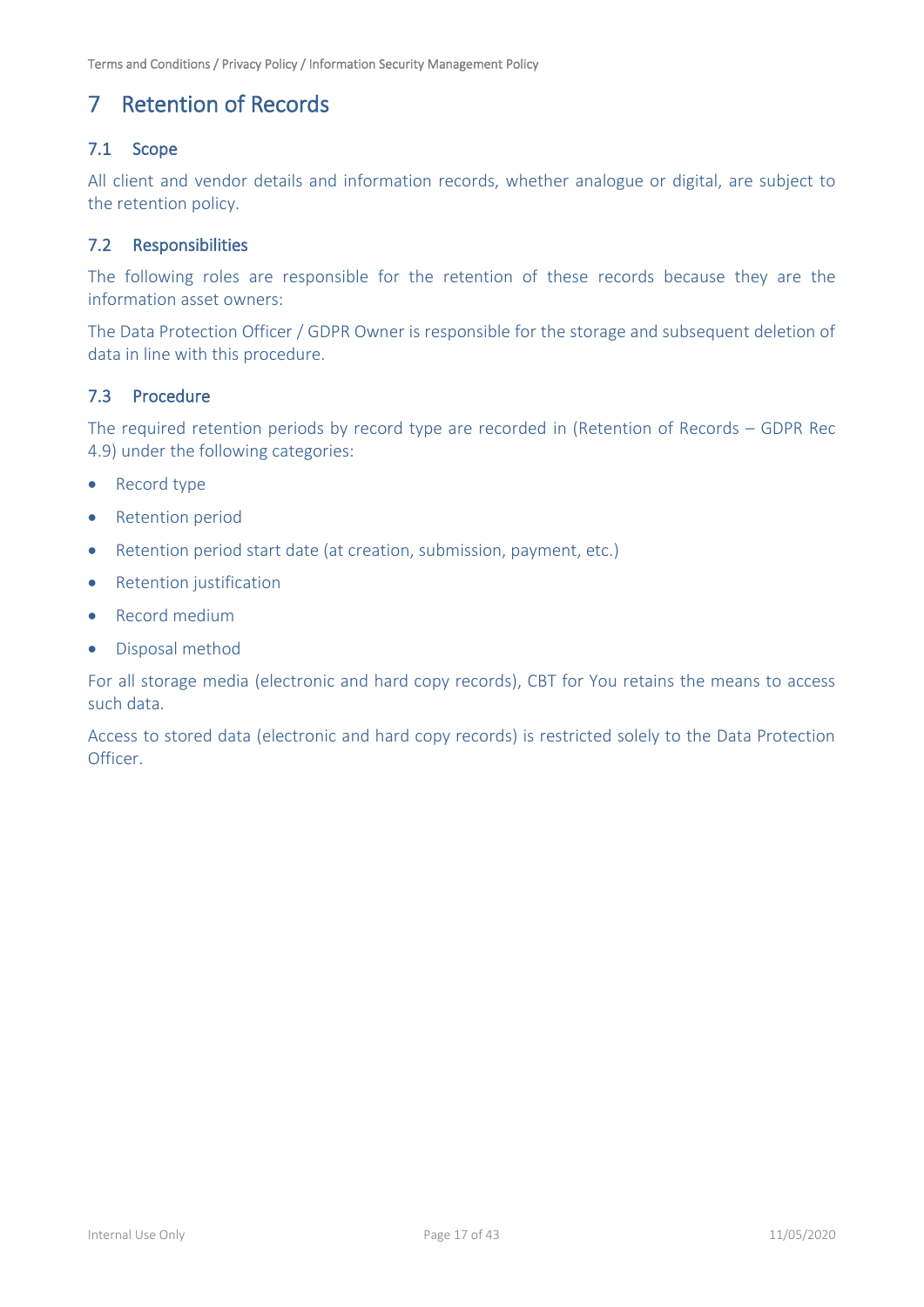## <span id="page-17-0"></span>8 Security Reports & Personal Data Breach Notification

## <span id="page-17-1"></span>8.1 Scope

This procedure applies in the event of a personal data breach under Article 33 of the GDPR  $-$ Notification of a personal data breach to the supervisory authority – and Article 34 – Communication of a personal data breach to the data subject.

## <span id="page-17-2"></span>8.2 Responsibility

All users (whether employees/staff, contractors or temporary employees/staff and third part users) are required to be aware of, and to follow this procedure in the event of a personal data breach.

All employees/staff, contractors or temporary personnel are responsible for reporting any personal data breach to the Data Protection Officer.

The Data Protection Officer is responsible for coordinating and managing the response to any reported weakness, event or incident, including documentation of all emergency steps taken, evidence collection, and closing out the event.

## <span id="page-17-3"></span>8.3 Notification (Data Processor to Data Protection Officer)

CBT for You reports any personal data breach or security incident to the Data Protection Officer without undue delay. These details are then subsequently recorded in the internal breach register (GDPR Rec 4.5). CBT for You provides the Data Protection Officer with all the details of the breach.

The breach notification can be made by email or phone call.

A confirmation of receipt of this information will be made by email.

The Data Protection Officer logs all information security and personal data reports immediately, allocating a unique number to each and uses this log to ensure that all reports are analysed and closed out.

All information security and personal data events, weaknesses and incidents are assessed and categorised immediately upon receipt. There are four categories: event, vulnerability, incident and unknown.

Events are occurrences that, after analysis, have no or very minor importance for information security or personal data.

Vulnerabilities are weaknesses that, after analysis, clearly exist as significant weaknesses compromising information security or personal data.

Incidents are occurrences of events that have a significant probability of compromising information security or personal data.

Unknowns are those reported events or weaknesses that, after initial analysis, are still not capable to one of the other categories.

Once an incident is contained and the required corrective action complete, the Data Protection Officer shall produce a summary of the incident, identifying the cause of the incident and analysing its progress, trying to identify how the organisation could have responded earlier or more effectively, or what preventative action might have been taken in advance, the effectiveness of the containment and corrective actions and the contingency plans, and how the incident was closed out.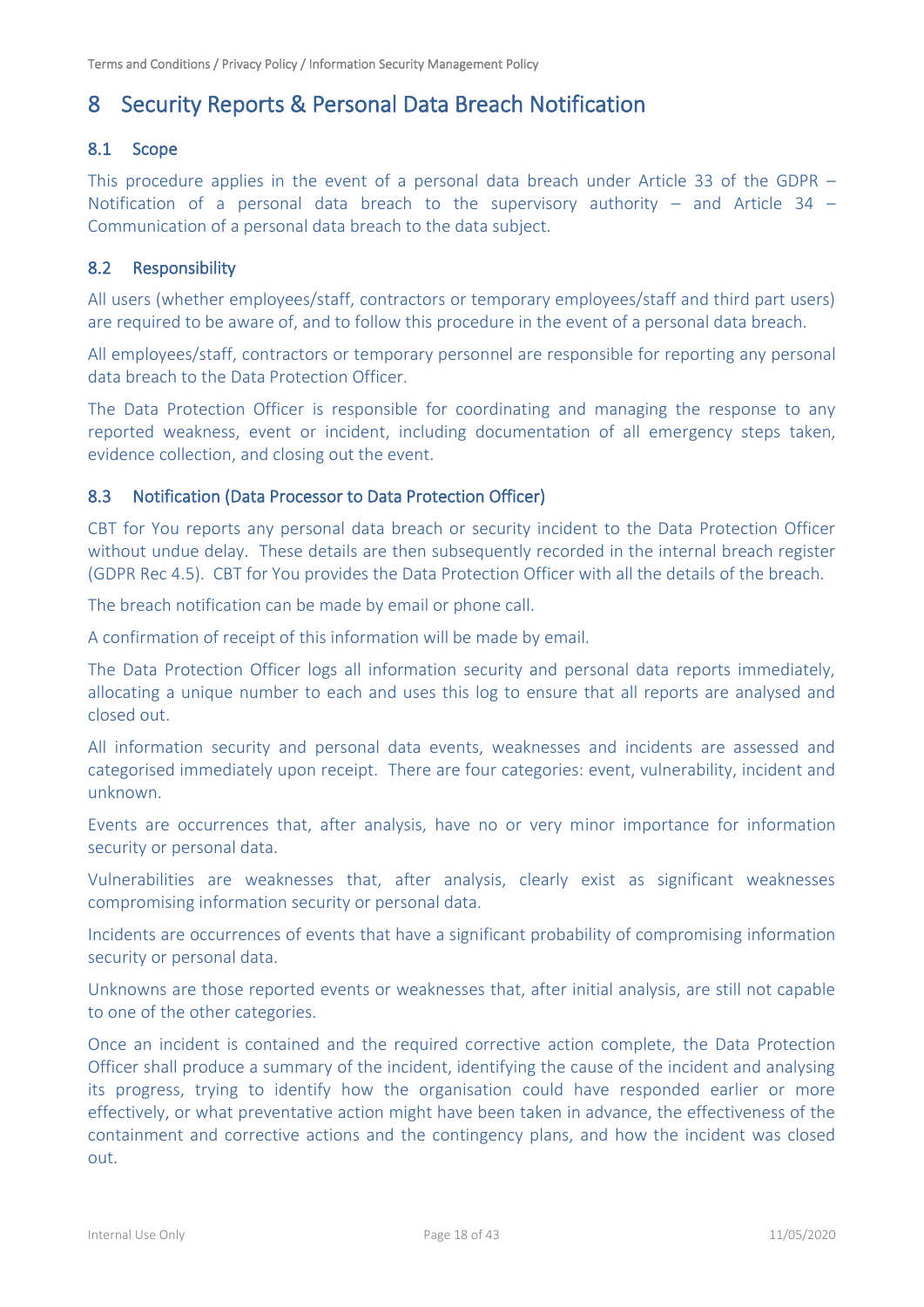## <span id="page-18-0"></span>8.4 Notification (Data Protection Officer to Data Subject)

If the personal data breach is likely to result in high risk to the rights and freedoms of the data subject, CBT for You notifies those/the data subjects affected immediately.

The notification to the data subject describes the breach in clear and plain language.

If the breach affects a high volume of data subjects and personal data records, CBT for You makes a decision based on assessment of effort involved in notifying each data subject individually, and whether it will hinder CBT for You's ability to appropriately provide the notification within a reasonable time frame. In such a scenario, a public communication or similar measure informs those affected in an equally effective manner.

#### <span id="page-18-1"></span>8.5 Internal breach register

|                | Report prepared by:                                                               |  |
|----------------|-----------------------------------------------------------------------------------|--|
|                | Date:                                                                             |  |
|                | On behalf of:                                                                     |  |
| $\mathbf{1}$   | Summary of the event and<br>circumstances                                         |  |
| $\overline{2}$ | Type and amount of personal data                                                  |  |
| 3              | Actions taken by recipient when they<br>inadvertently received the<br>information |  |
| 4              | Actions taken to retrieve information<br>and respond to the breach                |  |
| 5              | Procedures / instructions in place to<br>minimise risks to security of data       |  |
| 6              | Breach of procedure/policy by staff<br>member                                     |  |
| $\overline{7}$ | Details of notification to affected data<br>subject                               |  |
|                | Has a complaint received from Data<br>Subject?                                    |  |
| 8              | Details of Data Protection training<br>provided                                   |  |
| 9              | Procedure changes to reduce risks of<br>future data loss                          |  |
| 10             | Conclusion                                                                        |  |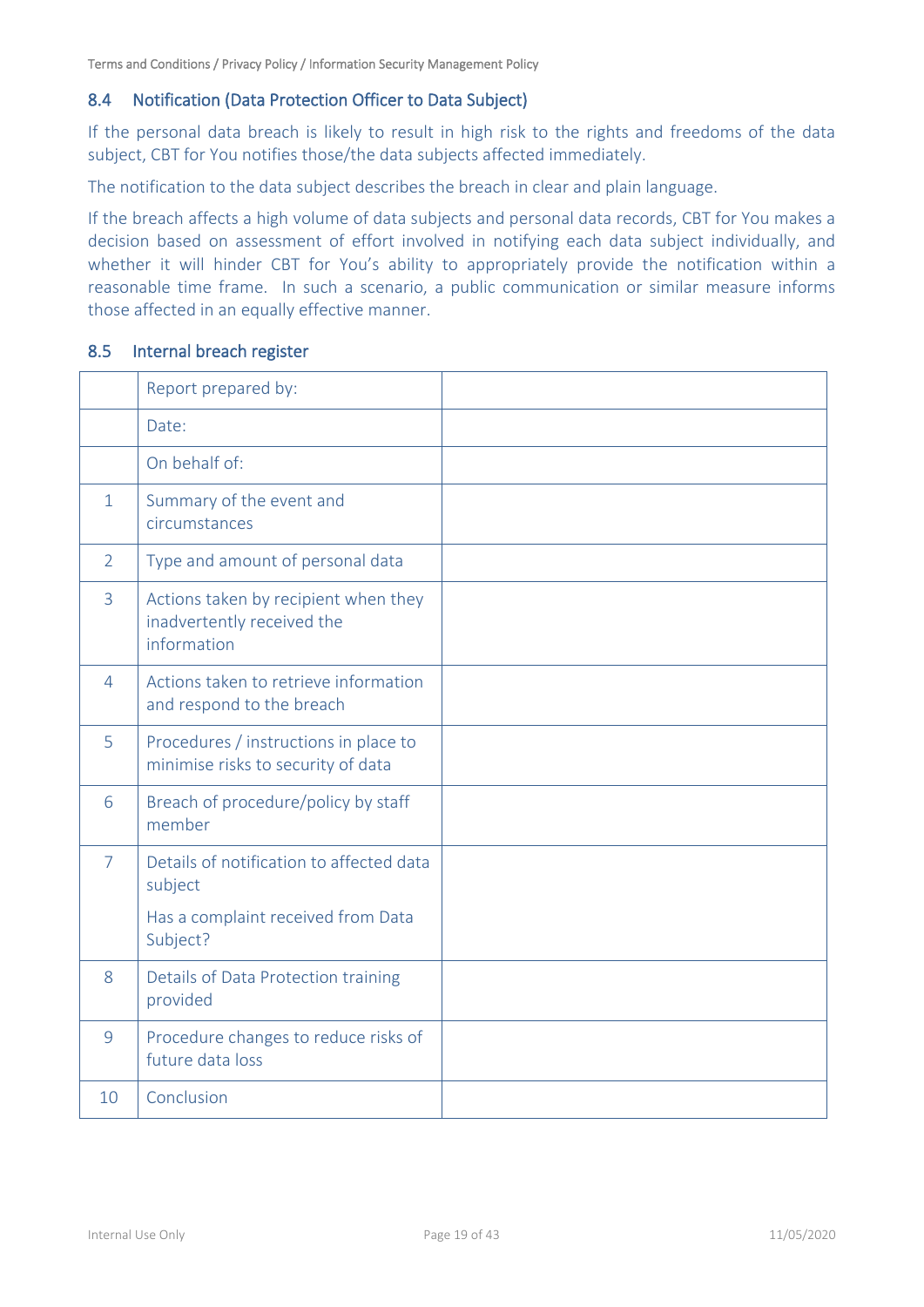## <span id="page-19-0"></span>9 Right of Access

## <span id="page-19-1"></span>9.1 Purpose

Individuals have the right to access their personal data and supplementary information.

The right of access allows individuals to be aware of and verify the lawfulness of the processing.

## <span id="page-19-2"></span>9.2 Rights of Access 1

Individuals have the right to obtain from the controller confirmation as to whether or not personal data concerning him or her are being processed, and, where that is the case, access to the personal data and the following information:

- the purposes of the processing;
- the categories of personal data concerned;
- the recipients or categories of recipient to whom the personal data have been or will be disclosed;
- the period for which the personal data will be stored:
- the existence of the right to request from the controller rectification or erasure of personal data or restriction of processing of personal data concerning the data subject or to object to such processing;
- the right to lodge a complaint with a supervisory authority;
- where the personal data are not collected from the data subject, any available information as to their source;
- the existence of automated decision-making, including profiling, referred to in Article 22(1) and (4) and, at least in those cases, meaningful information about the logic involved, as well as the significance and the envisaged consequences of such processing for the data subject.

## <span id="page-19-3"></span>9.3 Rights of Access 2

Where personal data are transferred to a third country or to an international organisation, the data subject shall have the right to be informed of the appropriate safeguards pursuant to Article 46 relating to the transfer.

#### <span id="page-19-4"></span>9.4 Rights of Access 3

The controller shall provide a copy of the personal data undergoing processing. For any further copies requested by the data subject, the controller may charge a reasonable fee based on administrative costs. Where the data subject makes the request by electronic means, and unless otherwise requested by the data subject, the information shall be provided in a commonly used electronic form.

#### <span id="page-19-5"></span>9.5 Rights of Access 4

The right to obtain a copy referred to in paragraph 3 shall not adversely affect the rights and freedoms of others.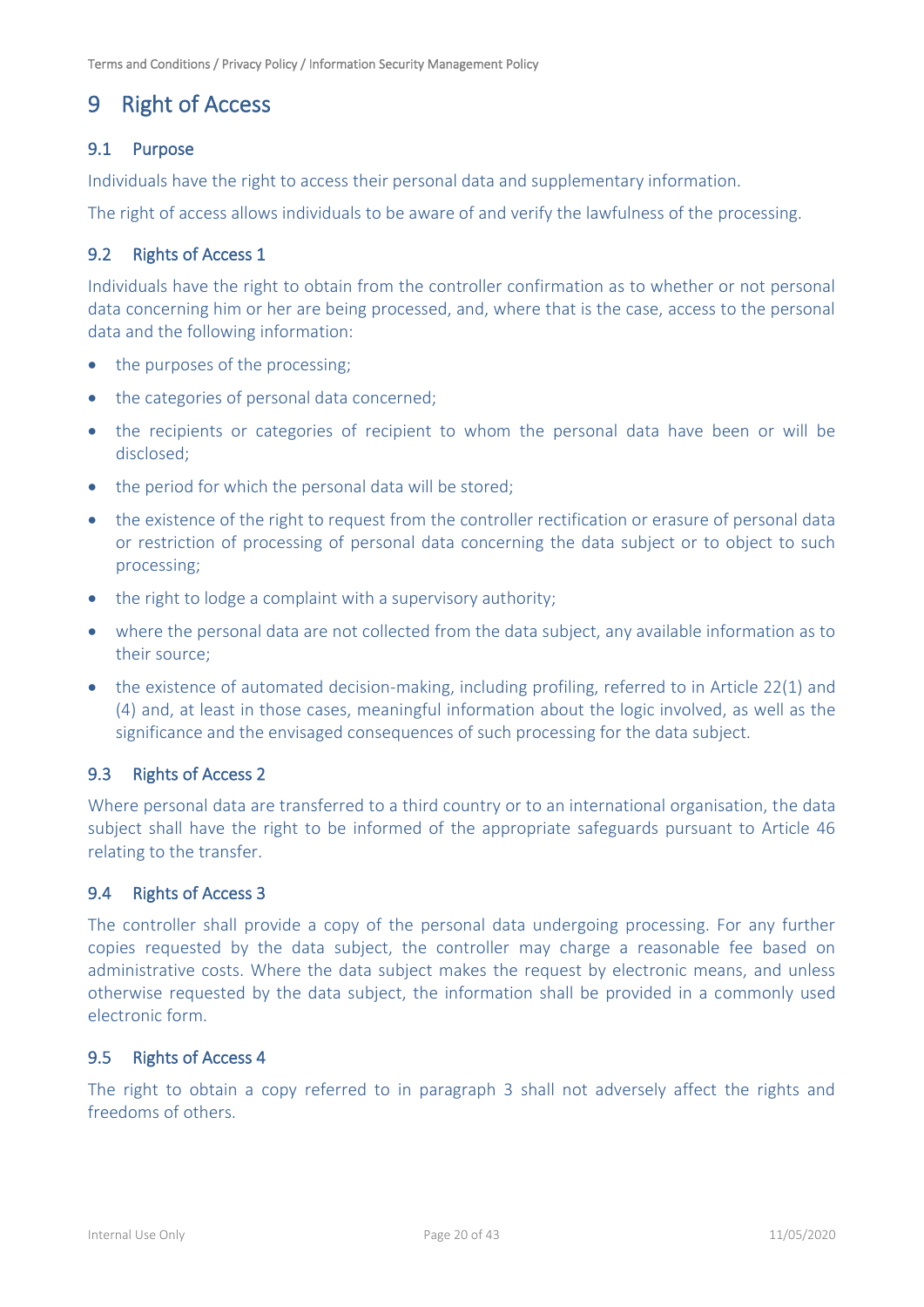### <span id="page-20-0"></span>9.6 Timescale and Charges

Any request for access to personal information will be provided without delay and at the latest within one month of receipt of request.

CBT for You will extend the period of compliance by a further two months where requests are complex or numerous. If this is the case, we will inform the individual within one month of the receipt of the request and explain why the extension is necessary.

Where requests are manifestly unfounded or excessive, in particular because they are repetitive, CBT for You will:

• charge a reasonable fee taking into account the administrative costs of providing the information;

or

- refuse to respond
- where CBT for You refuse to respond to a request, we will explain why to the individual, informing them of their right to complain to the supervisory authority and to a judicial remedy without undue delay and at the latest within one month

#### <span id="page-20-1"></span>9.7 Information provision

CBT for You will verify the identity of the person making the request, using 'reasonable means'.

If the request is made electronically, we will endeavour to provide the information in a commonly used electronic format.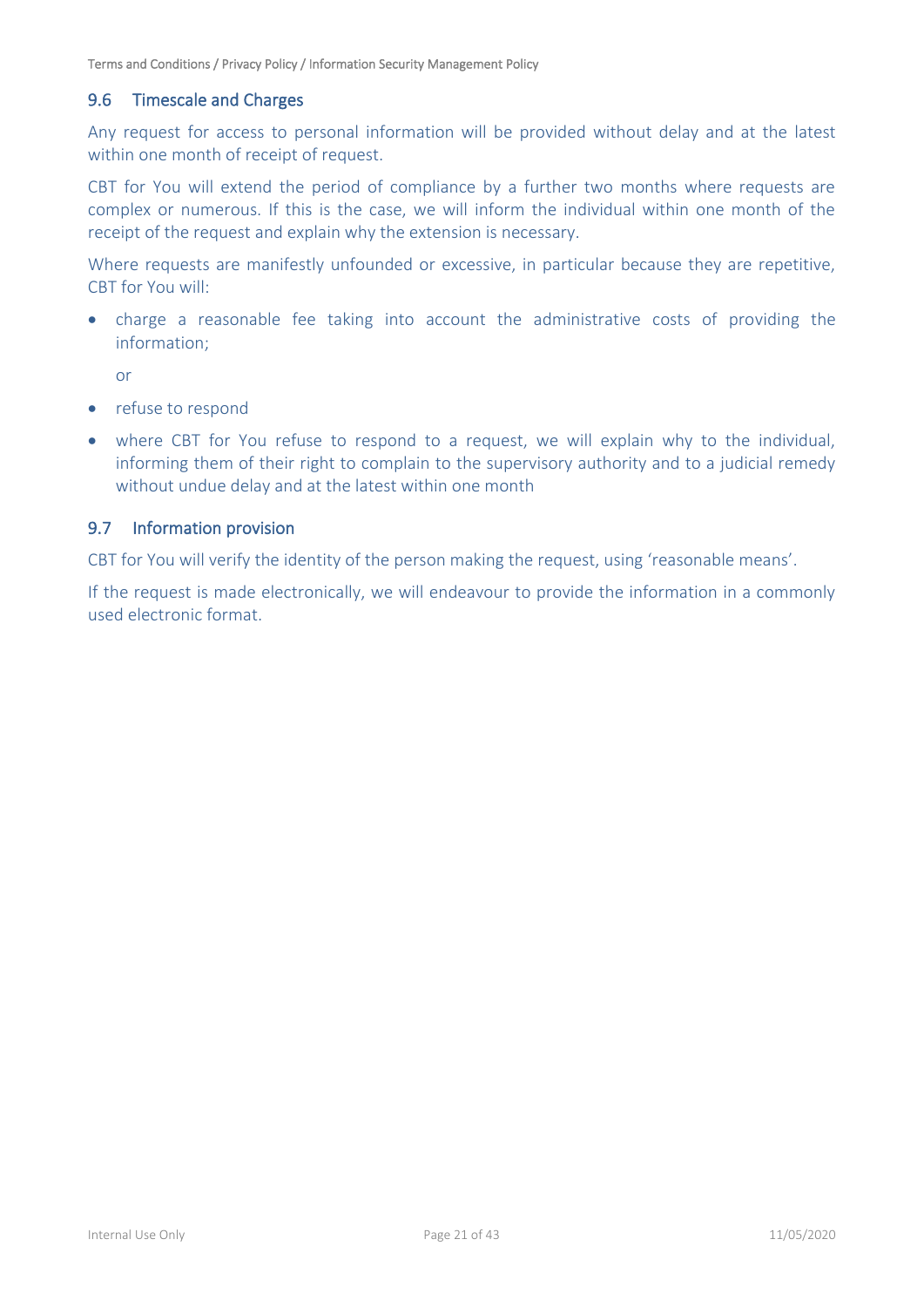## <span id="page-21-0"></span>10 Subject Access Request Form

The General Data Protection Regulations (GDPR) provides you, the data subject, with a right to receive a copy of the data/information we hold about you or to authorise someone to act on your behalf. Please complete this form if you wish to see your data. You will also need to provide proof of your identity. Your request will be processed within 30 calendar days upon receipt of a fully completed form and proof of identity.

We will extend the period of compliance by a further two months where requests are complex or numerous. If this is the case, we will inform the individual within one month of the receipt of the request and explain why the extension is necessary.

Where requests are manifestly unfounded or excessive, in particular because they are repetitive, we will:

- charge a reasonable fee considering the administrative costs of providing the information; or
- refuse to respond.

Where we refuse to respond to a request, we will explain why to the individual, informing them of their right to complain to the supervisory authority and to a judicial remedy without undue delay and at the latest within one month.

#### Proof of identity:

We require proof of your identity before we can disclose personal data. Proof of your identity should include a copy of two documents such as your birth certificate, passport, driving licence, official letter addressed to you at your address e.g. bank statement, recent utilities bill or council tax bill. The documents should include your name, date of birth and current address. If you have changed your name, please supply relevant documents evidencing the change.

#### Administration fee:

Our policy is not to charge for Subject Access Requests unless the requests are manifestly unfounded or excessive (as above).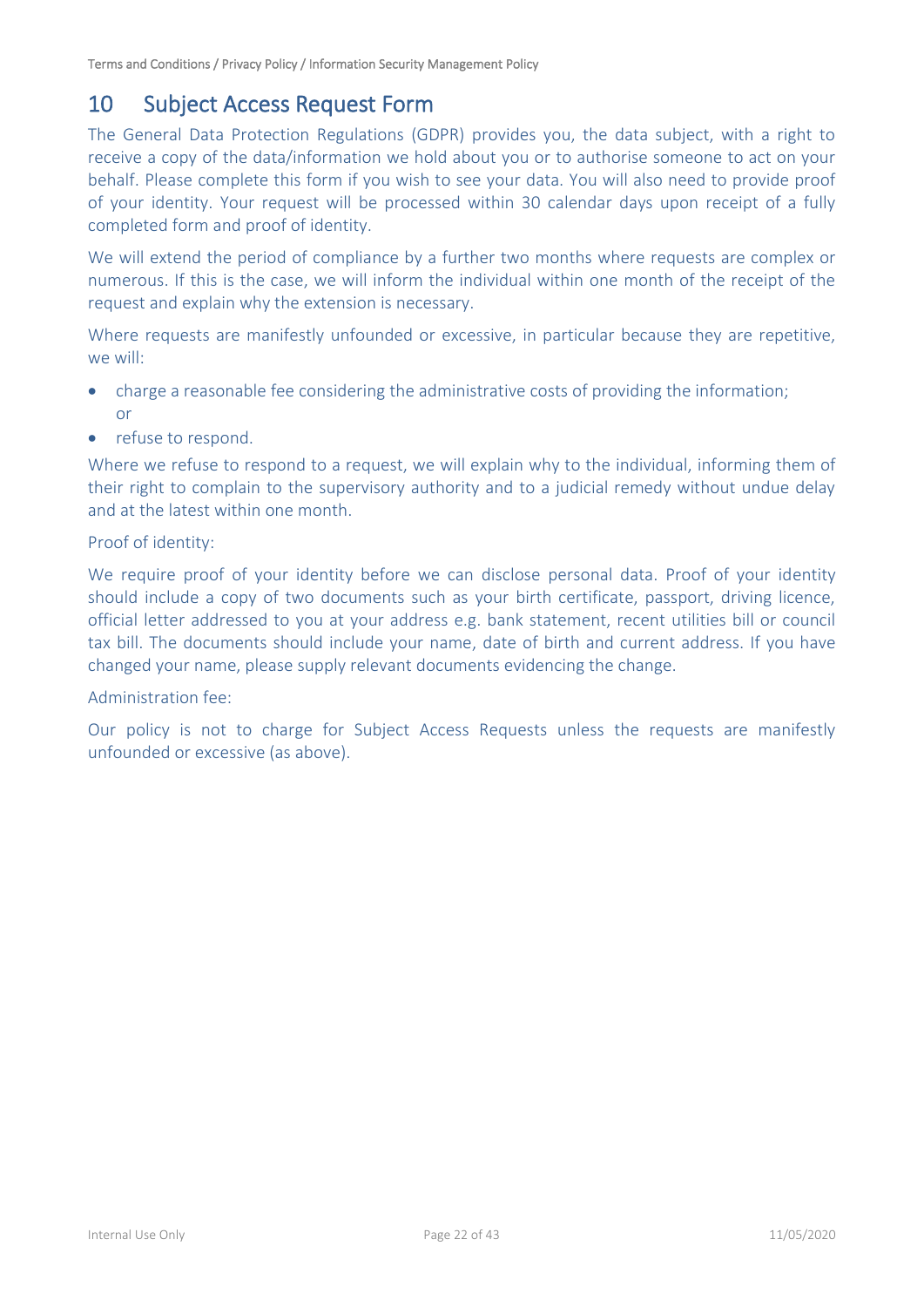## Section 1: Data Subject

Please fill in your details (the data subject). If you are not the data subject and you are applying on behalf of someone else, please fill in the details of the data subject below and not your own.

| Title:                                                                                |                                                                                                     |  |  |
|---------------------------------------------------------------------------------------|-----------------------------------------------------------------------------------------------------|--|--|
| Surname / Family Name:                                                                |                                                                                                     |  |  |
| First Name / Forename:                                                                |                                                                                                     |  |  |
| Date of Birth                                                                         |                                                                                                     |  |  |
| Address (inc. post code):                                                             |                                                                                                     |  |  |
| Previous Address 1:                                                                   |                                                                                                     |  |  |
| Previous Address 2:                                                                   |                                                                                                     |  |  |
| Home Phone Number:                                                                    |                                                                                                     |  |  |
| Mobile Phone Number:                                                                  |                                                                                                     |  |  |
| I enclose the following copies as proof if identity:                                  |                                                                                                     |  |  |
| <b>Birth Certificate:</b>                                                             | Passport:<br>An official letter to my address:<br><b>Driving License:</b>                           |  |  |
| If none of these are available, please contact CBT for You for advice on 07514394941. |                                                                                                     |  |  |
| help us to identify the information you require.                                      | Please describe the information you are seeking. Please provide any relevant details you think will |  |  |
| Details:                                                                              |                                                                                                     |  |  |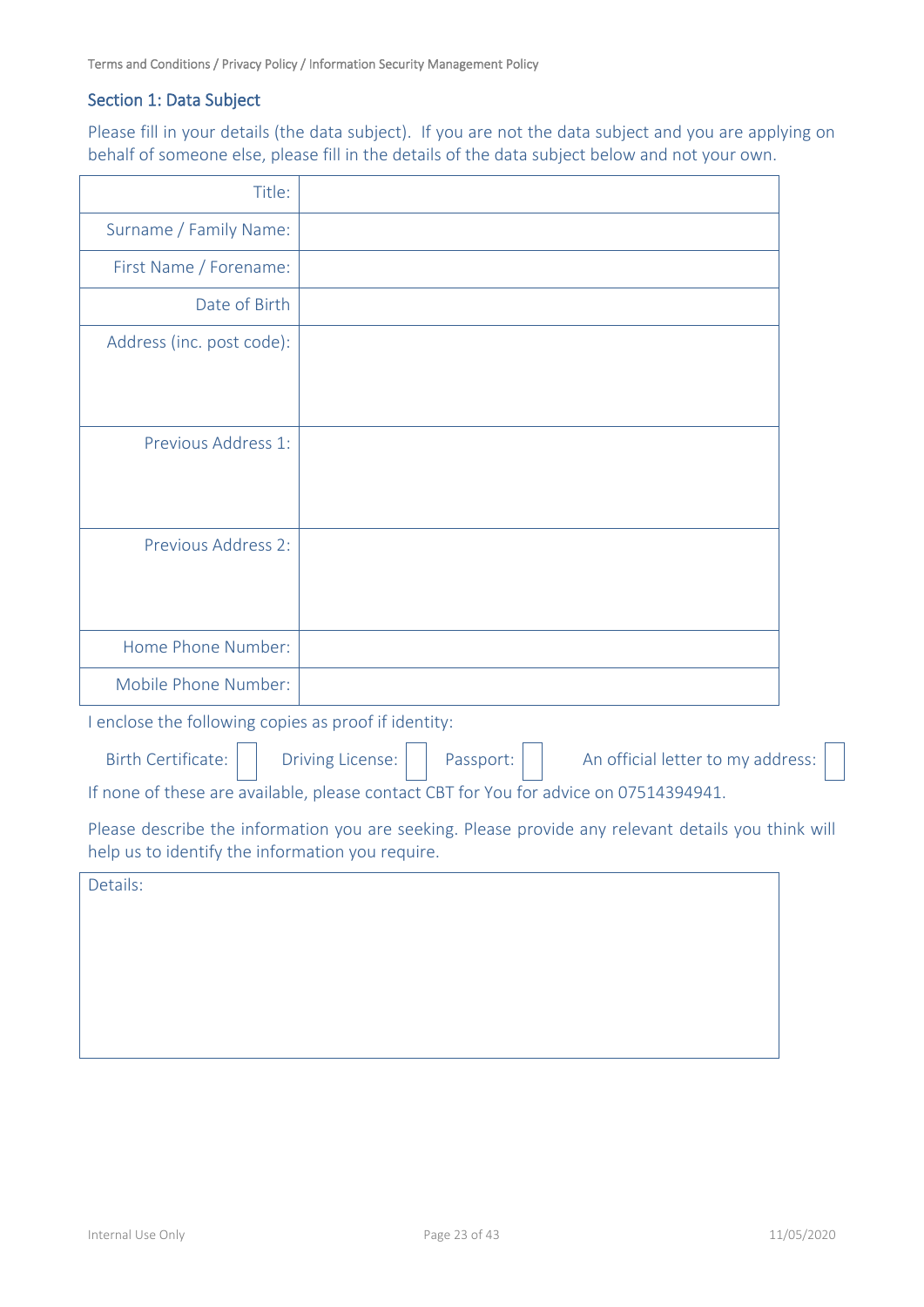#### Section 2: Acting on Behalf of the Data Subject

Please complete this section of the form with your details if you are acting on behalf of someone else (i.e. the data subject).

If you are NOT the data subject, but an agent appointed on their behalf, you will need to provide evidence of your identity as well as that of the data subject and proof of your right to act on their behalf.

| Title:                                               |                                                                                                |  |
|------------------------------------------------------|------------------------------------------------------------------------------------------------|--|
| Surname / Family Name:                               |                                                                                                |  |
| First Name / Forename:                               |                                                                                                |  |
| Date of Birth                                        |                                                                                                |  |
| Address (inc. post code):                            |                                                                                                |  |
| Previous Address 1:                                  |                                                                                                |  |
| Previous Address 2:                                  |                                                                                                |  |
| Home Phone Number:                                   |                                                                                                |  |
| Mobile Phone Number:                                 |                                                                                                |  |
| I enclose the following copies as proof if identity: |                                                                                                |  |
| <b>Birth Certificate:</b>                            | <b>Driving License:</b><br>Passport:<br>An official letter to my address:                      |  |
|                                                      | If none of these are available, please contact CBT for You for advice on 07514394941.          |  |
|                                                      | What is your relationship to the data subject? (e.g. parent, carer, legal representative):     |  |
| Relationship:                                        |                                                                                                |  |
| subject:                                             | I am enclosing the following copy as proof of legal authorisation to act on behalf of the data |  |
|                                                      | Letter of authority:<br>Lasting or Enduring Power of Attorney:                                 |  |
| Evidence of parental responsibility:                 | Other:                                                                                         |  |
|                                                      |                                                                                                |  |

If "other", please provide details: \_\_\_\_\_\_\_\_\_\_\_\_\_\_\_\_\_\_\_\_\_\_\_\_\_\_\_\_\_\_\_\_\_\_\_\_\_\_\_\_\_\_\_\_\_\_\_\_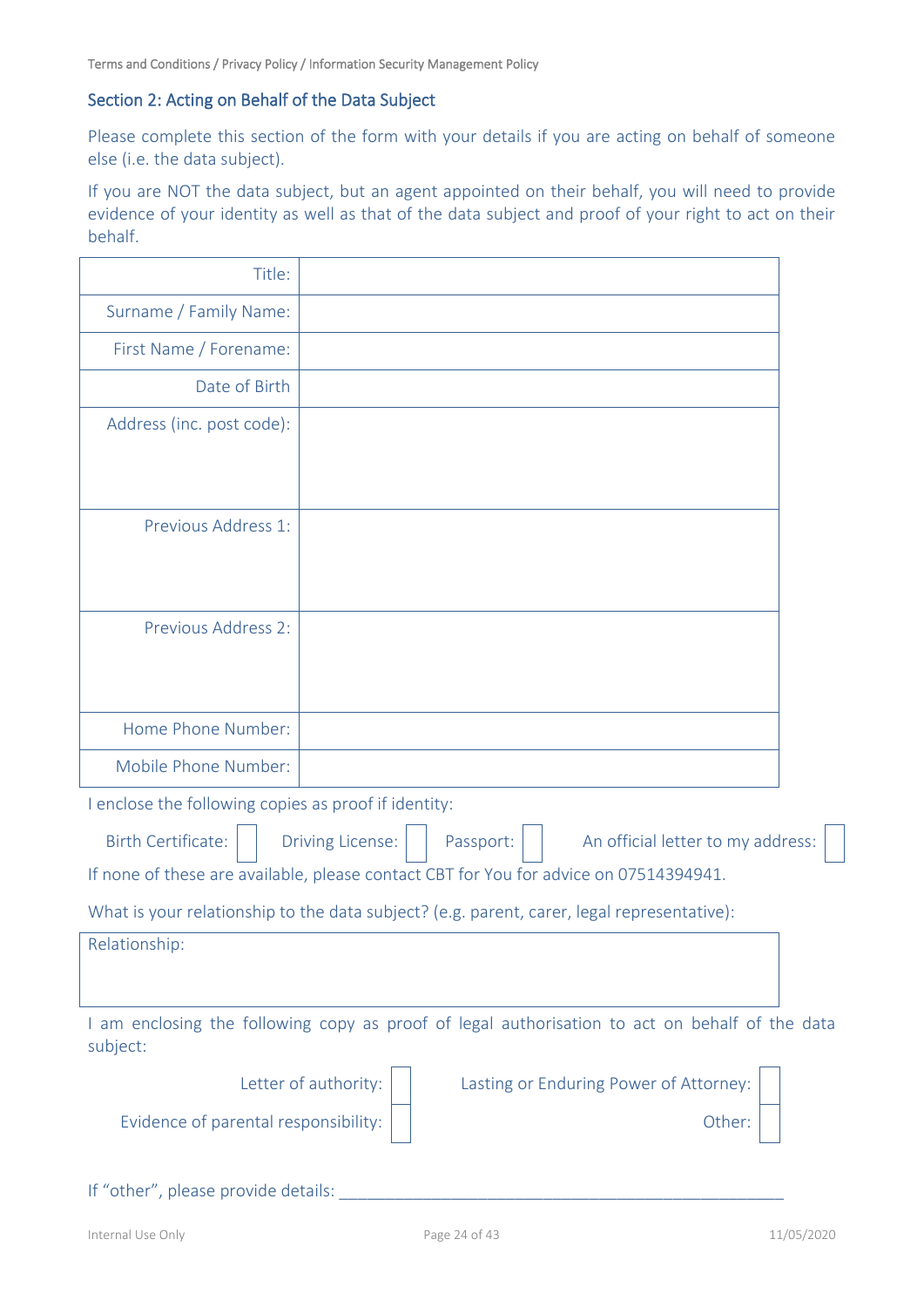#### Section 3: Declaration

#### Data Subject Declaration

I certify that the information provided on this form is correct to the best of my knowledge and that I am the person to whom it relates. I understand that CBT for You is obliged to confirm proof of identity/authority and it may be necessary to obtain further information to comply with this subject access request.

| wan | - |  |
|-----|---|--|
|     |   |  |

 $-$ or-

Authorised person – Declaration (if applicable):

I confirm that I am legally authorised to act on behalf of the data subject. I understand that CBT for You is obliged to confirm proof of identity/authority and it may be necessary to obtain further information to comply with this subject access request.

| . .<br>Na<br>. | . .<br>--- | $\sim$ |
|----------------|------------|--------|
|----------------|------------|--------|

Warning: a person who unlawfully obtains or attempts to obtain data is guilty of a criminal offence and is liable to prosecution.

| I wish to:                                                                                          |                                      |
|-----------------------------------------------------------------------------------------------------|--------------------------------------|
| Receive the info in electronic format:                                                              |                                      |
| (some files may be too large to transmit electronically, and<br>we may have to supply in CD format) |                                      |
| Receive the info by post*:                                                                          | Collect the information in person:   |
| View a copy of the information only:                                                                | Review the info with a staff member: |

*\*Please be aware that if you wish us to post the information to you, we will take every care to ensure that it is addressed correctly. However, we*  cannot be held liable if the information is lost in the post or incorrectly delivered or opened by someone else in your household. Loss or incorrect *delivery may cause you embarrassment or harm if the information is 'sensitive'.*

Please send your completed form and proof of identity to:

CBT for You, 32 Westburn Avenue, Inverurie, AB51 5QQ

jane@cbtforyou.com

CBT for You will retain the information provided and only share the information with those it is legally entitled to. The information will only be kept for as long as necessary and in accordance with CBT for You's retention policy, will be disposed of in a safe and secure manner.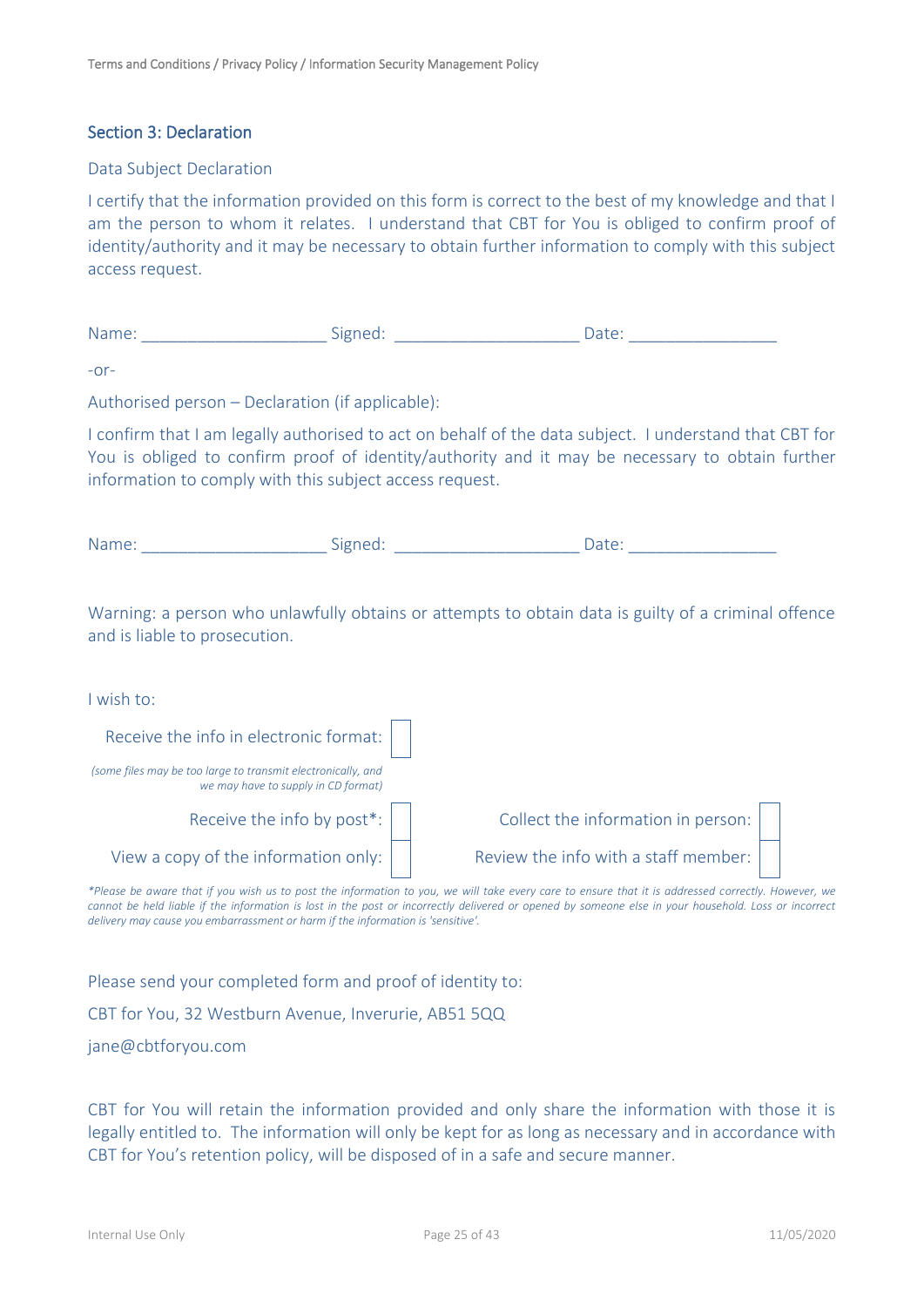## <span id="page-25-0"></span>11 Process for Consent

## <span id="page-25-1"></span>11.1 Scope

The consent of the data subject is one of the conditions for the processing of their personal data and is within the scope of this procedure. CBT for You needs to obtain consent when no other lawful basis applies.

Consent of the subject is defined in the GDPR as "any freely given, specific, informed and unambiguous indication of the data subject's wishes by which he or she, by a statement or by a clear affirmative action, signifies agreement to the processing of personal data relating to him or her".

Explicit consent is required for the processing of sensitive personal data. Specific conditions apply to the validity of consent given by children in relation to information services, with requirements to obtain and verify parental consent below certain age limits.

### <span id="page-25-2"></span>11.2 Responsibilities

As a data controller, CBT for You is responsible under the GDPR for obtaining consent from the data subject under advisement from the Data Protection Officer.

#### <span id="page-25-3"></span>11.3 Consent Procedure

CBT for You provides a clear privacy notice wherever personal data is collected (GDPR REC 4.1) to ensure that consent is informed, and that the data subject is informed of their rights in relation to their personal data.

CBT for You demonstrates data subjects consent to the processing of his or her personal data or explicit consent for sensitive personal data (GDPR REC 4.6 – Data Subject Consent Form).

CBT for You demonstrates data subjects consent is intelligible and accessible using clear and plain language.

CBT for You demonstrates data subjects are informed of their right to withdraw consent before giving consent (GDPR DOC 2.7A – Right to Withdraw Consent Procedure).

## <span id="page-25-4"></span>11.4 Child Consent Procedure

Where processing relates to a child under 16 years old, CBT for You demonstrates that consent has been provided by the person who is the holder of parental responsibility over the child (GDPR REC 4.7).

## <span id="page-25-5"></span>11.5 Consent Best Practice

- We have made the request for consent prominent and separate from our terms and conditions
- We ask people to positively opt in
- We don't use pre-ticked boxes, or any other type of consent by default
- We use clear, plain language that is easy to understand
- We specify why we want the data and what we're going to do with it
- We give granular options to consent to independent processing operations
- We have named our organisation and third parties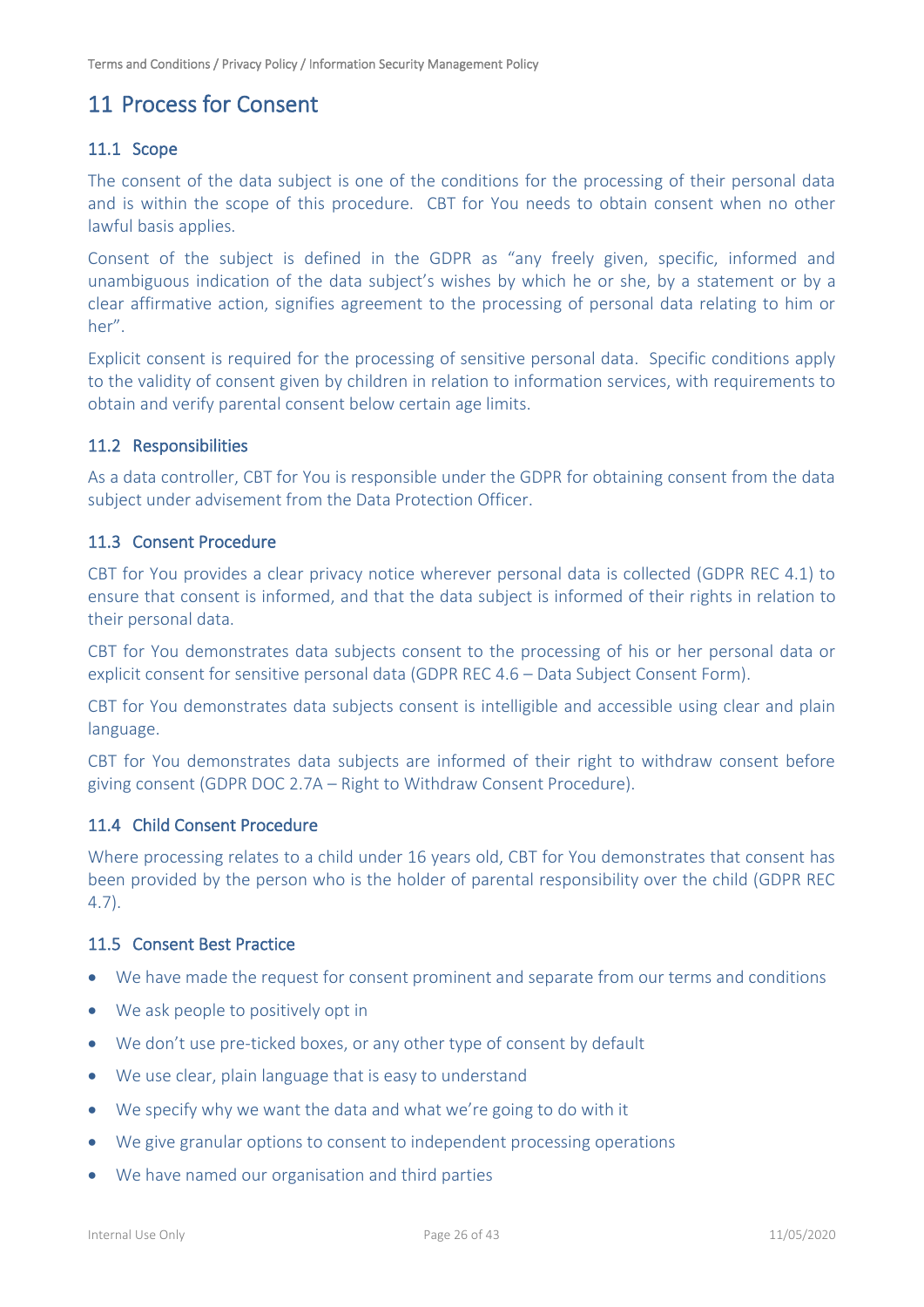- We tell individuals they can withdraw their consent
- We ensure that the individual can refuse to consent without detriment (albeit the process of scheduling appointments will become the responsibility of the client upon refusal)
- We don't make consent a precondition of a service

## <span id="page-26-0"></span>11.6 Recording consent

- We keep a record of when and how we got consent from the individual
- We keep a record of exactly what they were told at the time

#### <span id="page-26-1"></span>11.7 Managing consent

- We regularly review consents to check that the relationship, the processing and the purposes have not changed
- We have processes in place to refresh consent at appropriate intervals, including any parental consents
- We make it easy for individuals to withdraw their consent at any time, and publicise how to do so
- We act on withdrawals of consent as soon as we can
- We don't penalise individuals who wish to withdraw consent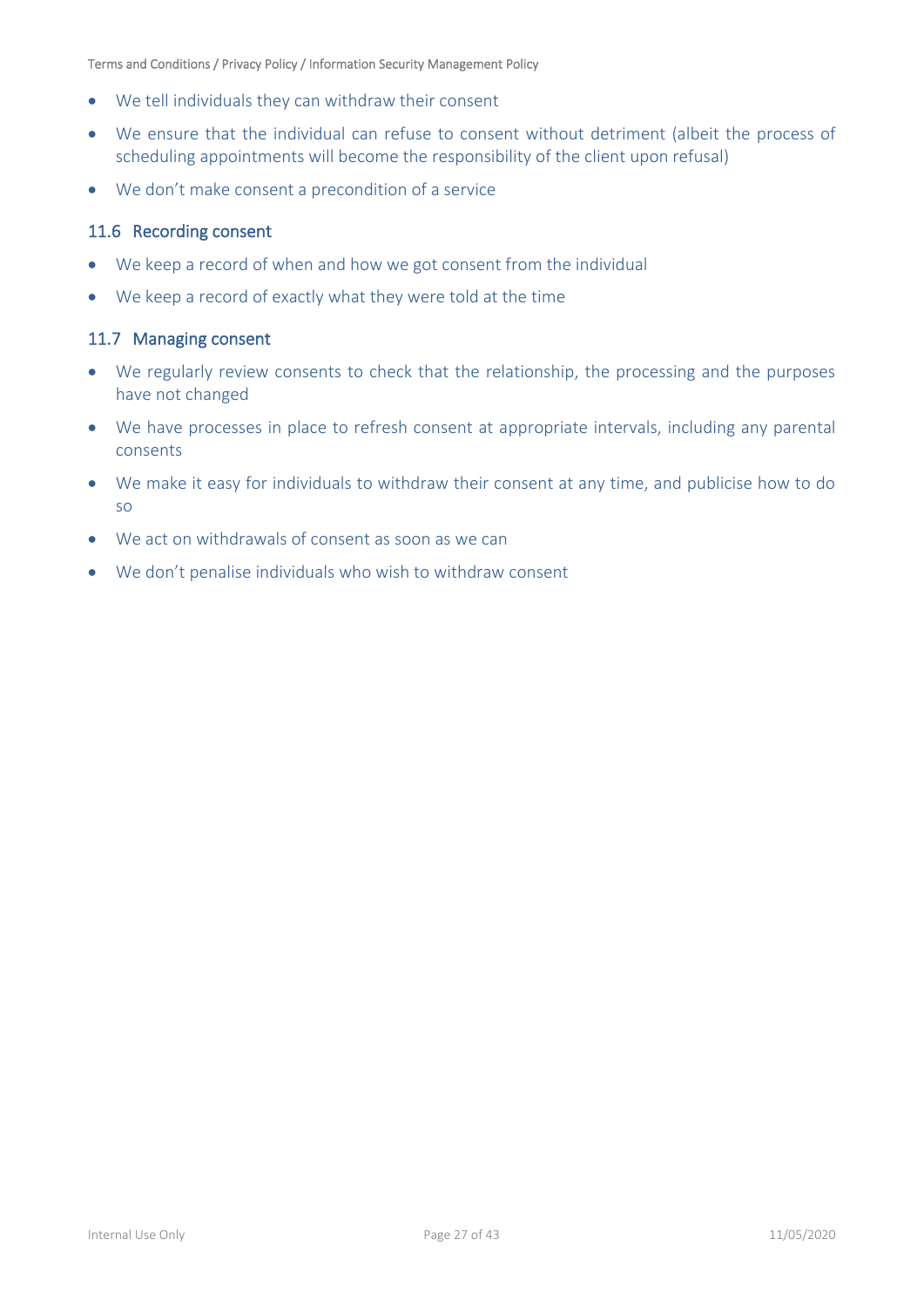## <span id="page-27-0"></span>12 CBT for You Consent Form

## CBT for You Consent Form & T&Cs

Your privacy is very important to me at CBT for You and I wish to continue communicating with clients in a way which is consistent with your expectations, and which is in line with UK data protection laws. Because of the introduction of the General Data Protection Regulations (GDPR) I now need your consent to continue contacting you regarding your ongoing treatment plan and appointments.

Here at CBT for You I will only use your personal information to administer your account and appointments and to provide the services you have requested from me. In line with GDPR article 5 (e) that states all personal data shall be kept for no longer than is necessary for the purposes for which it is being processed and for legal purposes, all personal data (including treatment records) will be destroyed after seven years upon completion of your treatment program or seven years following their 18<sup>th</sup> birthday for minors. Note, without formal consent I will be unable to contact you to arrange appointments and provide appointment reminders and the responsibility will fall to you to contact CBT for You for these purposes.

Please note that sessions cancelled with less than 48 hours' notice will be charged at the full amount. If you do not show up for a scheduled appointment, you will also be charged the full amount. This cancellation policy is standard in medical and mental health fields and will be strictly enforced. You will never be charged for a cancellation if it is made more than 48 hours in advance of your scheduled appointment time. Acceptance of the cancellation policy is implicit when making or accepting a booking with CBT for You. Please refer to the T&Cs at cbtforyou.com for more details.

By signing this form, you are confirming that you are consenting to CBT for You holding and processing your personal data for the purposes of keeping you informed about upcoming appointments and account management activities.

I consent to CBT for You contacting me by email and mobile regarding my appointments.

| Name: | -<br><b><i>Claramento</i></b><br>د ا<br>שור | $- - -$<br>yall. |  |
|-------|---------------------------------------------|------------------|--|
|-------|---------------------------------------------|------------------|--|

Where you do not grant consent. I will not be able to use your personal data; (so for example, I may not be able to let you know about pending appointments); except in certain limited situations where required to do so by law. You can find out more about how I use your data from our "Information Security Management Policy" which is available from my website. You can withdraw or change your consent at any time by contacting CBT for You at 32 Westburn Avenue, Inverurie, AB51 5QQ or jane@cbtforyou.com. Please note that all processing of your personal data will cease once you have withdrawn consent, other than where this is required by law, but this will not affect any personal data that has already been processed prior to this point.

| I am providing consent for a child under the age of 16:                                 |     |  |  |  |  |
|-----------------------------------------------------------------------------------------|-----|--|--|--|--|
| Yes:                                                                                    | No: |  |  |  |  |
| If yes, please provide the full name of the child for which you are the legal guardian: |     |  |  |  |  |
| Child's Name:                                                                           |     |  |  |  |  |
| Child's Age:                                                                            |     |  |  |  |  |
| Your Relationship to the Child:                                                         |     |  |  |  |  |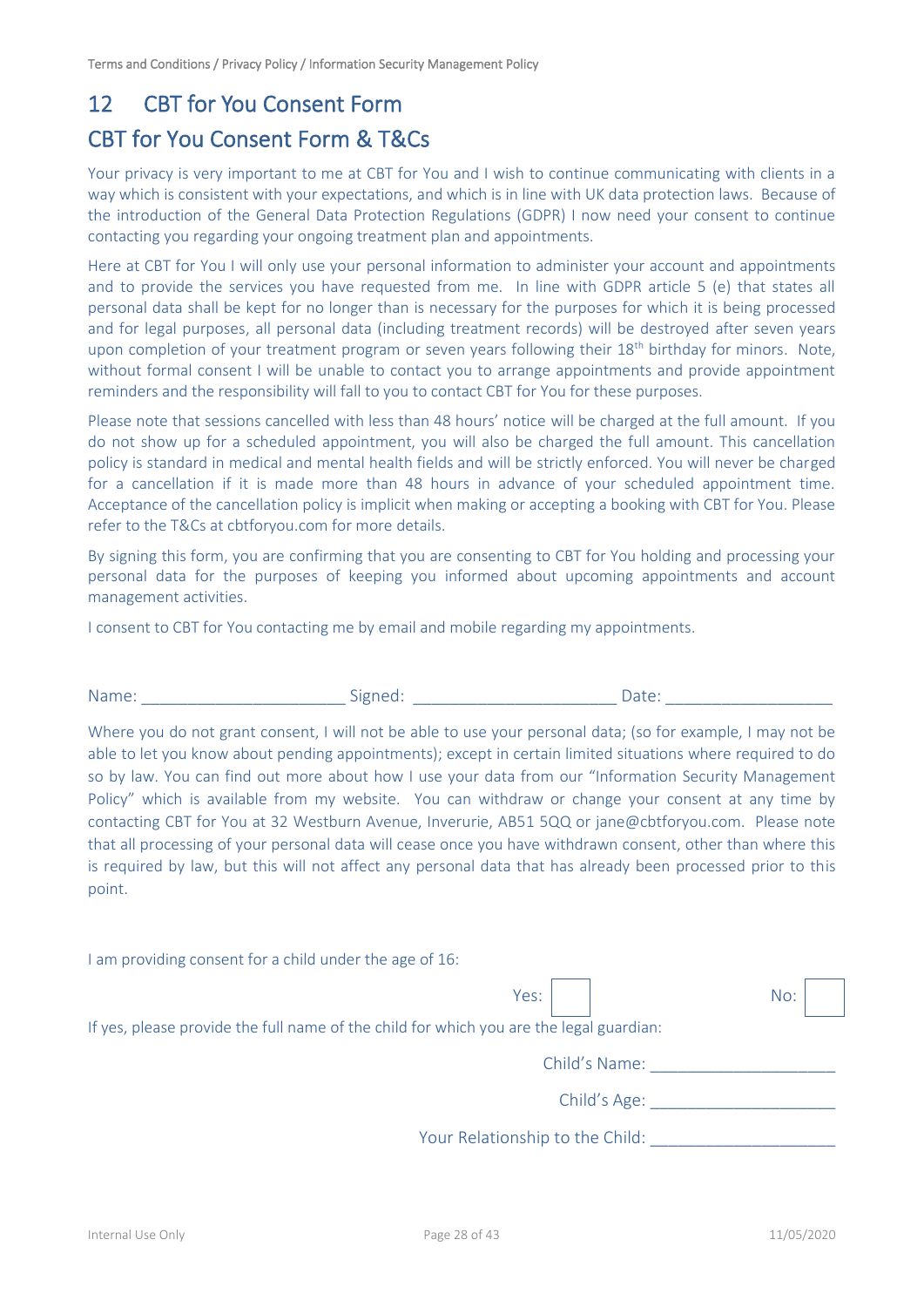## <span id="page-28-0"></span>13 Revision History

The Data Protection Officer is the owner of this document and is responsible for ensuring that this policy document is reviewed in line with the requirements of the GDPR. The current version of this document is available to all members of staff and clients of the organisation. It does not contain confidential information and can be released to all relevant external parties. This information security policy was approved the management of CBT for You on 11<sup>th</sup> May 2020 and is issued on a version-controlled basis under the control of the Data Protection Officer.

Name: Dr Jane Ross

Role: Data Protection Officer

Organisation: CBT for You

Date: 11-05-2020

| <b>Issue</b> | Description of Change             | Approval     | Date of Issue |
|--------------|-----------------------------------|--------------|---------------|
|              | Initial release                   | Dr Jane Ross | 01-05-2018    |
|              | Update to reflect legal retention | Dr Jane Ross | 11-05-2020    |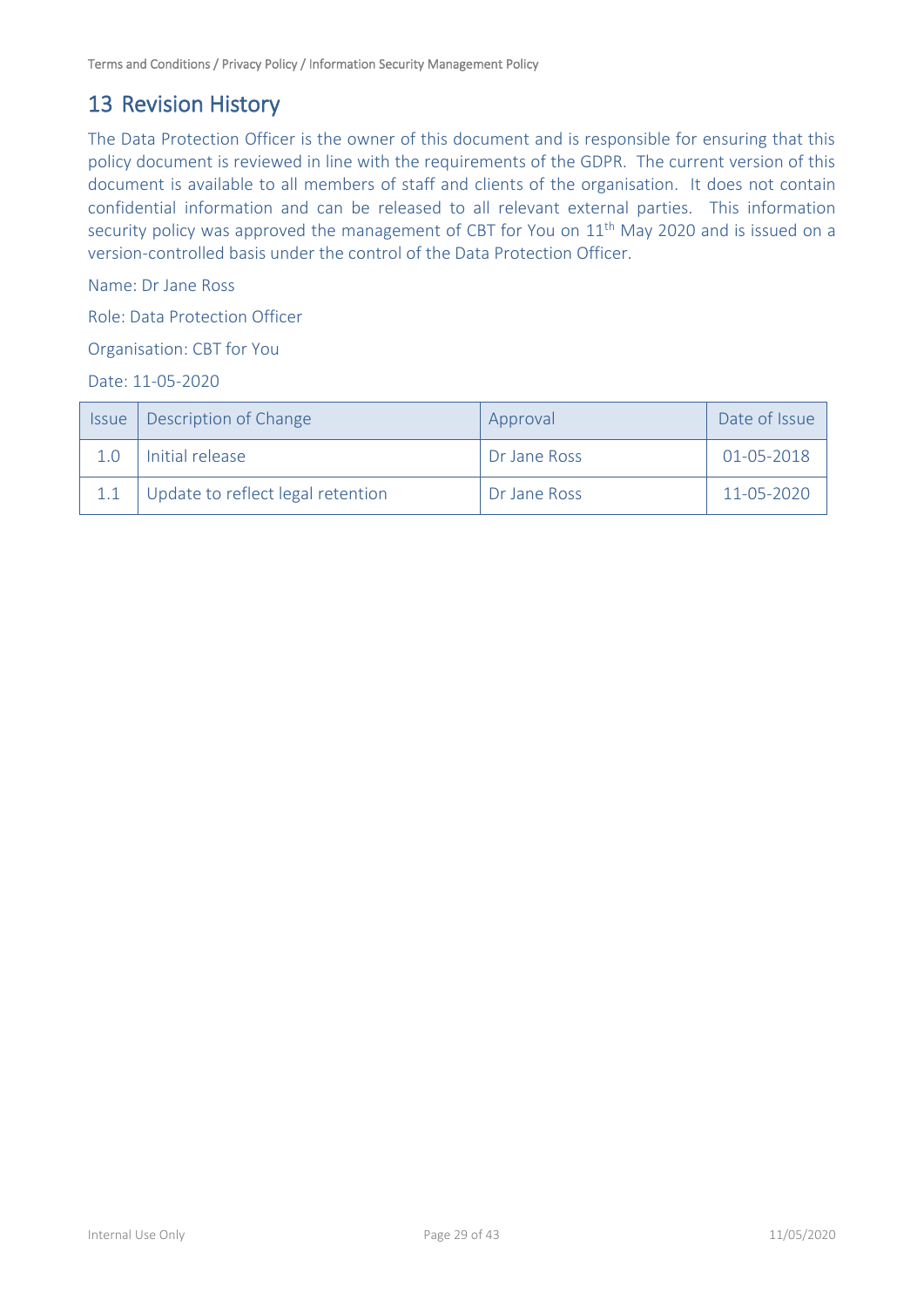## <span id="page-29-0"></span>14 Appendices

## <span id="page-29-1"></span>14.1 Appendix 1: Controls and Objectives

## A.5 Security policy

### A.5.1 Information security policy

Objective: To provide management direction and support for information security in accordance with business requirements and relevant laws and regulations.

A.5.1.1 Information security policy document

Control: An information security policy document shall be approved by management, and

published and communicated to all employees and relevant external parties.

A.5.1.2 Review of the information security policy

Control: The information security policy shall be reviewed at planned intervals or if significant

changes occur to ensure its continuing suitability, adequacy, and effectiveness.

#### A.6 Organisation of information security

A.6.1 Internal organisation

Objective: To manage information security within the organisation.

A.6.1.1 Management commitment to information security

Control: Management shall actively support security within the organisation through clear direction, demonstrated commitment, explicit assignment, and acknowledgment of information security responsibilities.

#### A.6.1.2 Information security coordination

Control: Information security activities shall be co-ordinated by representatives from different parts of the organisation with relevant roles and job functions.

A.6.1.3 Allocation of information security responsibilities

Control: All information security responsibilities shall be clearly defined.

A.6.1.4 Authorisation process for information processing facilities

Control: A management authorisation process for new information processing facilities shall be defined and implemented.

A.6.1.5 Confidentiality agreements

Control: Requirements for confidentiality or non-disclosure agreements reflecting the organisation's needs for the protection of information shall be identified and regularly reviewed.

#### A.6.1.6 Contact with authorities

Control: Appropriate contacts with relevant authorities shall be maintained.

A.6.1.7 Contact with special interest groups

Control: Appropriate contacts with special interest groups or other specialist security forums and professional associations shall be maintained.

A.6.1.8 Independent review of information security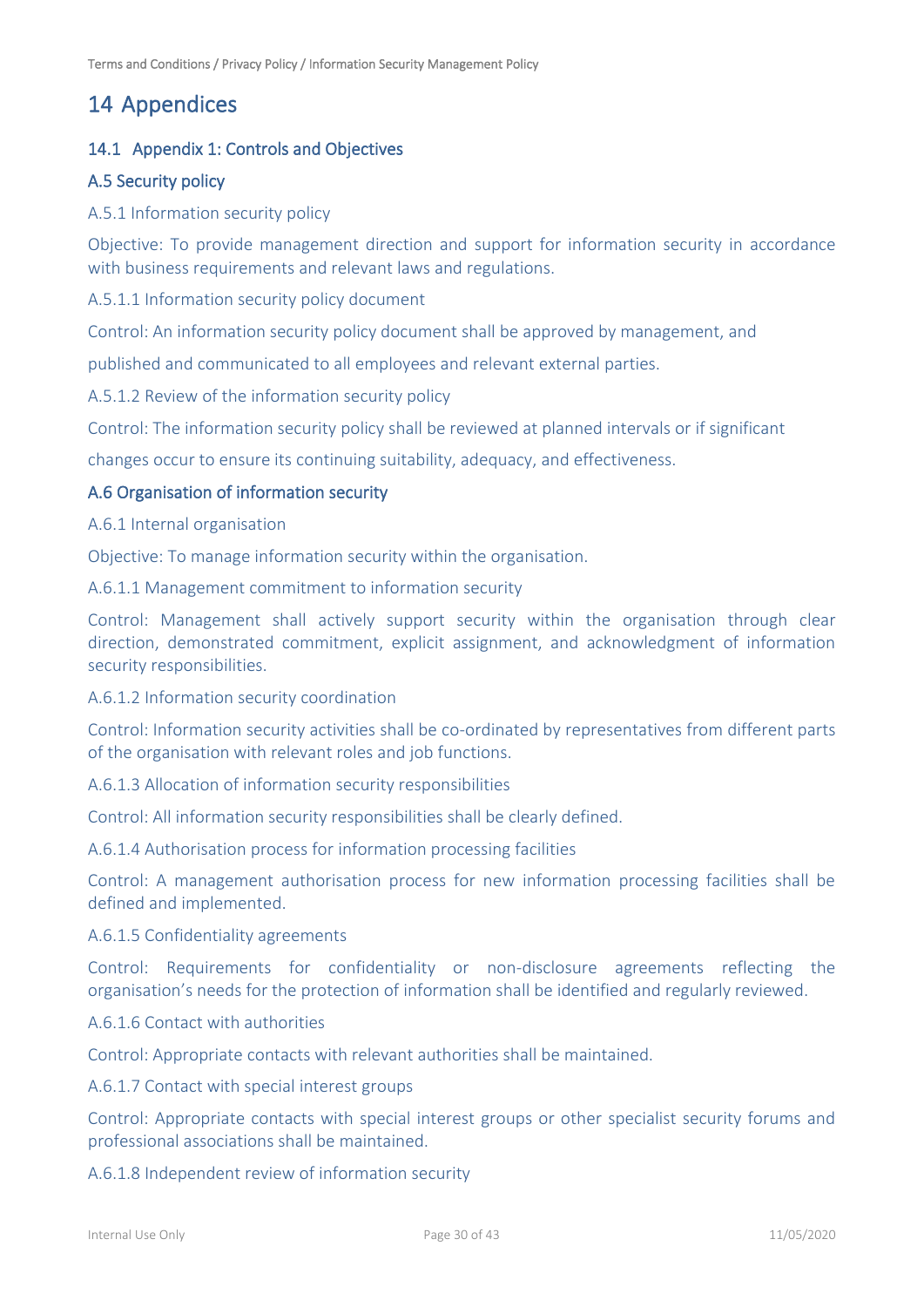Control: The organisation's approach to managing information security and its implementation (i.e. control objectives, controls, policies, processes, and procedures for information security) shall be reviewed independently at planned intervals, or when significant changes to the security implementation occur.

#### A.6.2 External parties

Objective: To maintain the security of the organisation's information and information processing facilities that are accessed, processed, communicated to, or managed by external parties.

#### A.6.2.1 Identification of risks related to external parties

Control: The risks to the organisation's information and information processing facilities from business processes involving external parties shall be identified and appropriate controls implemented before granting access.

#### A.6.2.2 Addressing security when dealing with customers

Control: All identified security requirements shall be addressed before giving customers access to the organisation's information or assets.

#### A.6.2.3 Addressing security in third-party agreements

Control: Agreements with third parties involving accessing, processing, communicating or managing the organisation's information or information processing facilities, or adding products or services to information processing facilities shall cover all relevant security requirements.

#### A.7 Asset management

#### A.7.1 Responsibility for assets

Objective: To achieve and maintain appropriate protection of organisational assets.

#### A.7.1.1 Inventory of assets

Control: All assets shall be clearly identified and an inventory of all important assets drawn up and maintained.

#### A.7.1.2 Ownership of assets

Control: All information and assets associated with information processing facilities shall be 'owned' by a designated part of the organisation.

#### A.7.1.3 Acceptable use of assets

Control: Rules for the acceptable use of information and assets associated with information processing facilities shall be identified, documented, and implemented.

#### A.7.2 Information classification

Objective: To ensure that information receives an appropriate level of protection.

#### A.7.2.1 Classification guidelines

Control: Information shall be classified in terms of its value, legal requirements, sensitivity and criticality to the organisation.

#### A.7.2.2 Information labelling and handling

Control: An appropriate set of procedures for information labelling and handling shall be developed and implemented in accordance with the classification scheme adopted by the organisation.

#### A.8 Human resources security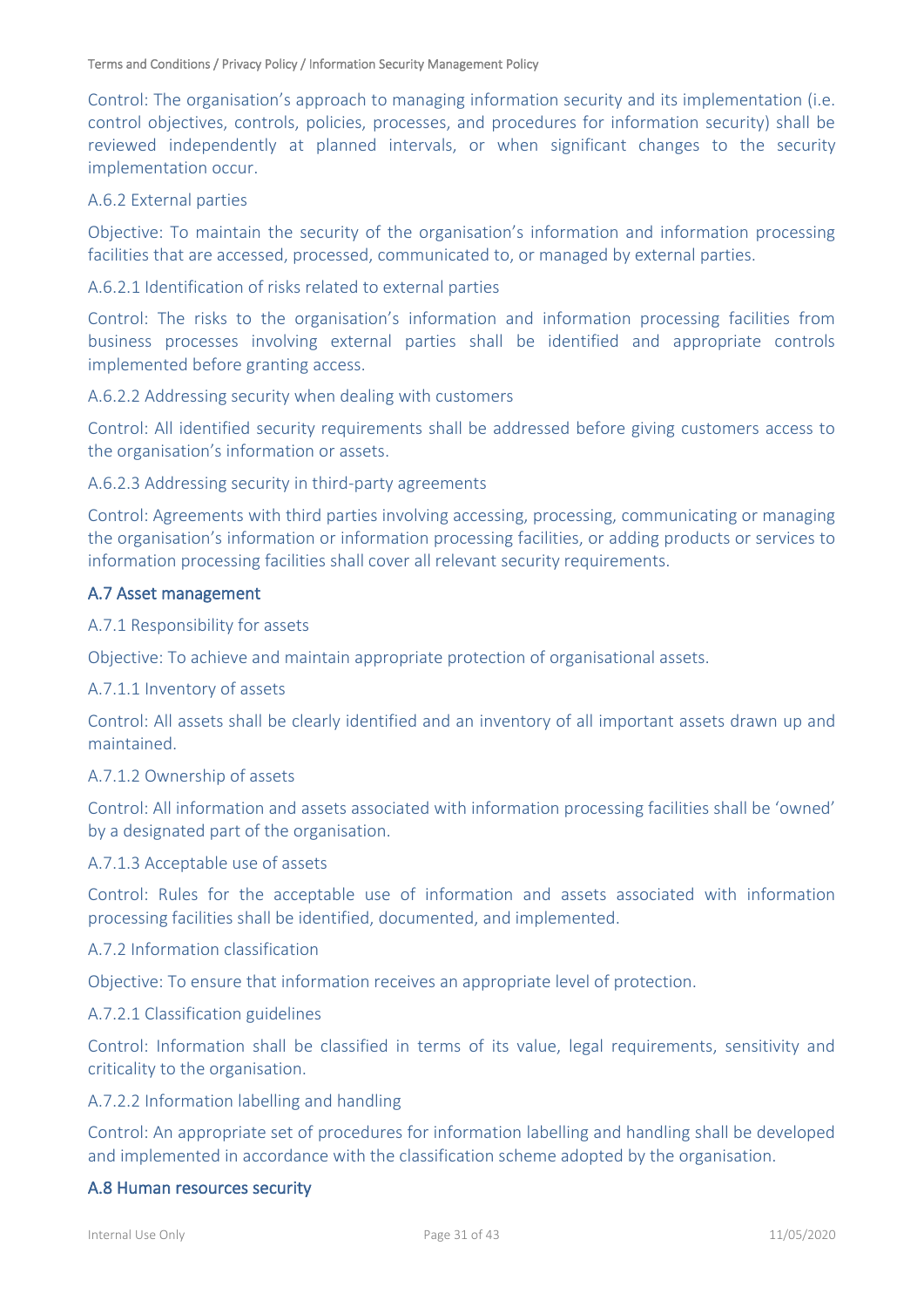#### A.8.1 Prior to employment

Objective: To ensure that employees, contractors and third-party users understand their responsibilities, and are suitable for the roles they are considered for, and to reduce the risk of theft, fraud or misuse of facilities.

#### A.8.1.1 Roles and responsibilities

Control: Security roles and responsibilities of employees, contractors and third-party users shall be defined and documented in accordance with the organisation's information security policy.

#### A.8.1.2 Screening

Control: Background verification checks on all candidates for employment, contractors, and thirdparty users shall be carried out in accordance with relevant laws, regulations and ethics, and proportional to the business requirements, the classification of the information to be accessed, and the perceived risks.

#### A.8.1.3 Terms and conditions of employment

Control: As part of their contractual obligation, employees, contractors and third-party users shall agree and sign the terms and conditions of their employment contract, which shall state their and the organisation's responsibilities for information security.

#### A.8.2 During employment

Objective: To ensure that all employees, contractors and third-party users are aware of information security threats and concerns, their responsibilities and liabilities, and are equipped to support organisational security policy in the course of their normal work, and to reduce the risk of human error.

#### A.8.2.1 Management responsibilities

Control: Management shall require employees, contractors and third-party users to apply security in accordance with established policies and procedures of the organisation.

#### A.8.2.2 Information security awareness, education and training

Control: All employees of the organisation and, where relevant, contractors and third-party users shall receive appropriate awareness training and regular updates in organisational policies and procedures, as relevant for their job function.

#### A.8.2.3 Disciplinary process

Control: There shall be a formal disciplinary process for employees who have committed a security breach.

#### A.8.3 Termination or change of employment

Objective: To ensure that employees, contractors and third-party users exit an organisation or change employment in an orderly manner.

#### A.8.3.1 Termination responsibilities

Control: Responsibilities for performing employment termination or change of employment shall be clearly defined and assigned.

#### A.8.3.2 Return of assets

Control: All employees, contractors and third-party users shall return all of the organisation's assets in their possession upon termination of their employment, contract or agreement.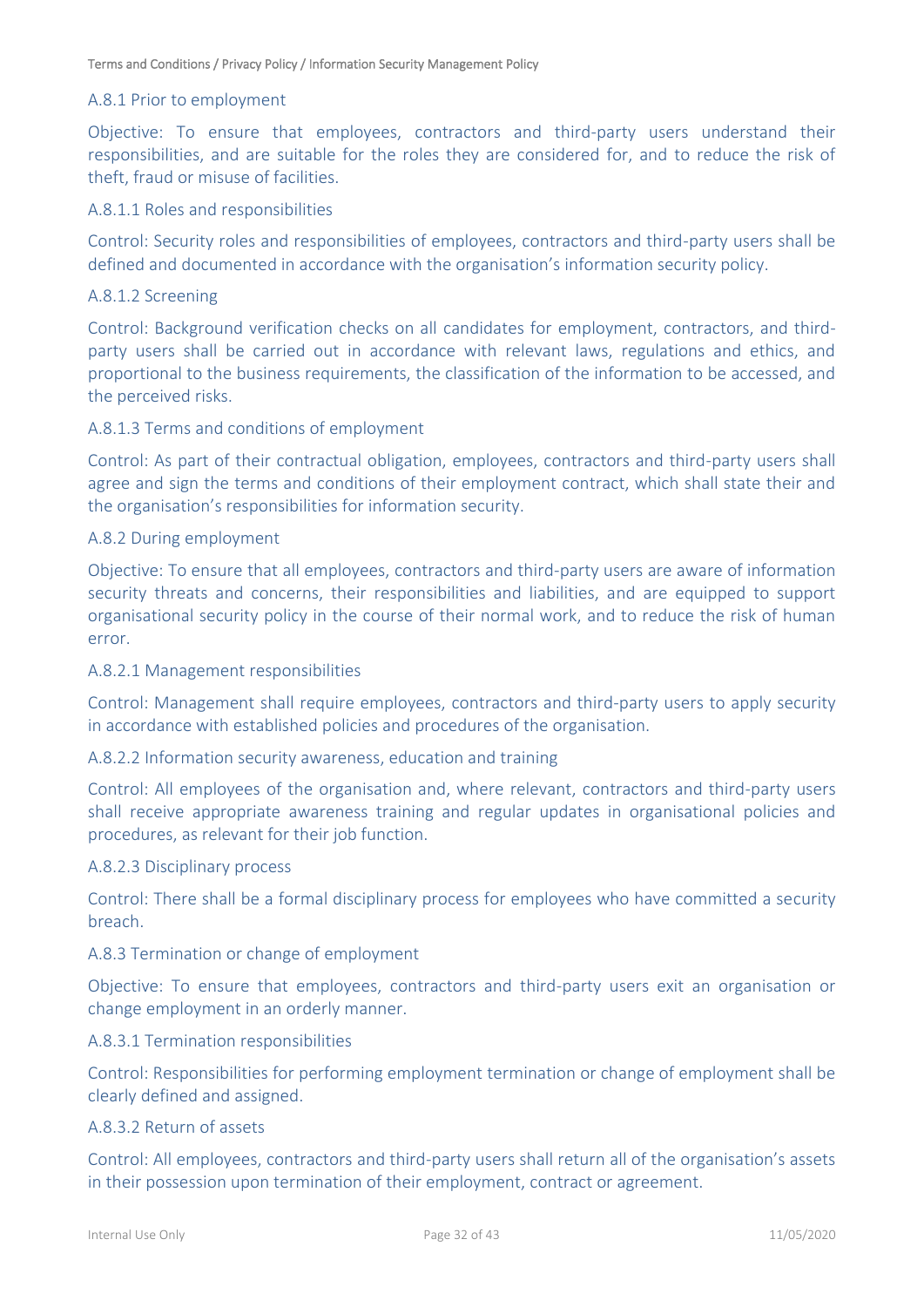#### A.8.3.3 Removal of access rights

Control: The access rights of all employees, contractors and third-party users to information and information processing facilities shall be removed upon termination of their employment, contract or agreement, or adjusted upon change.

#### A.9 Physical and environmental security

#### A.9.1 Secure areas

Objective: To prevent unauthorised physical access, damage and interference to the organisation's premises and information.

#### A.9.1.1 Physical security perimeter

Control: Security perimeters (barriers such as walls, card-controlled entry gates or manned reception desks) shall be used to protect areas that contain information and information processing facilities.

#### A.9.1.2: Physical entry controls

Control: Secure areas shall be protected by appropriate entry controls to ensure that only authorised personnel are allowed access.

#### A.9.1.3 Securing offices, rooms and facilities

Control: Physical security for offices, rooms, and facilities shall be designed and applied.

#### A.9.1.4 Protecting against external and environmental threats

Control: Physical protection against damage from fire, flood, earthquake, explosion, civil unrest, and other forms of natural or man-made disaster shall be designed and applied.

#### A.9.1.5 Working in secure areas

Control: Physical protection and guidelines for working in secure areas shall be designed and applied.

#### A.9.1.6 Public access, delivery and loading areas

Control: Access points such as delivery and loading areas and other points where unauthorised persons may enter the premises shall be controlled and, if possible, isolated from information processing facilities to avoid unauthorised access.

#### A.9.2 Equipment security

Objective: To prevent loss, damage, theft or compromise of assets and interruption to the organisation's activities.

#### A.9.2.1 Equipment siting and protection

Control: Equipment shall be sited or protected to reduce the risks from environmental threats and hazards, and opportunities for unauthorised access.

#### A.9.2.2 Supporting utilities

Control: Equipment shall be protected from power failures and other disruptions caused by failures in supporting utilities.

#### A.9.2.3Cabling security

Control: Power and telecommunications cabling carrying data or supporting information services shall be protected from interception or damage.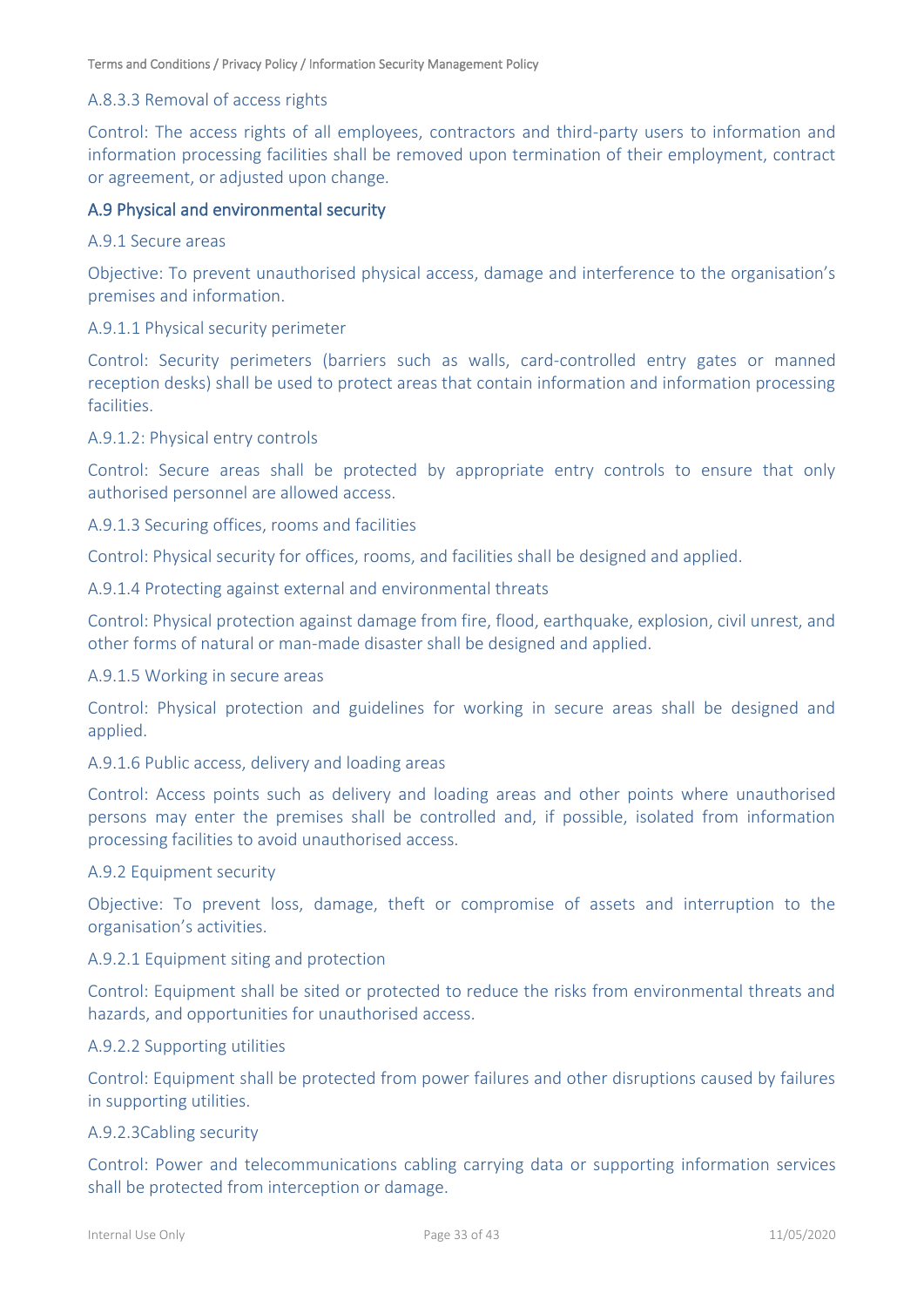#### A.9.2.4 Equipment maintenance

Control: Equipment shall be correctly maintained to ensure its continued availability and integrity.

#### A.9.2.5 Security of equipment off premises

Control: Security shall be applied to off-site equipment taking into account the different risks of working outside the organisation's premises.

A.9.2.6 Secure disposal or re-use of equipment

Control: All items of equipment containing storage media shall be checked to ensure that any sensitive data and licensed software has been removed or securely overwritten prior to disposal.

#### A.9.2.7 Removal of property

Control: Equipment, information or software shall not be taken off-site without prior authorisation.

A.10 Communications and operations management

A.10.1 Operational procedures and responsibilities

Objective: To ensure the correct and secure operation of information processing facilities.

A.10.1.1 Documented operating procedures

Control: Operating procedures shall be documented, maintained, and made available to all users who need them.

#### A.10.1.2Change management

Control: Changes to information processing facilities and systems shall be controlled.

#### A.10.1.3 Segregation of duties

Control: Duties and areas of responsibility shall be segregated to reduce opportunities for unauthorised or unintentional modification or misuse of the organisation's assets.

A.10.1.4 Separation of development, test and operational facilities

Control: Development, test and operational facilities shall be separated to reduce the risks of unauthorised access or changes to the operational system.

#### A.10.2 Third-party service delivery management

Objective: To implement and maintain the appropriate level of information security and service delivery in line with third-party service delivery agreements.

#### A.10.2.1 Service delivery

Control: It shall be ensured that the security controls, service definitions and delivery levels included in the third-party service delivery agreement are implemented, operated, and maintained by the third-party.

#### A.10.2.2 Monitoring and review of third-party services

Control: The services, reports and records provided by the third-party shall be regularly monitored and reviewed, and audits shall be carried out regularly.

#### A.10.2.3 Managing changes to third-party services

Control: Changes to the provision of services, including maintaining and improving existing information security policies, procedures and controls, shall be managed, taking account of the criticality of business systems and processes involved and re-assessment of risks.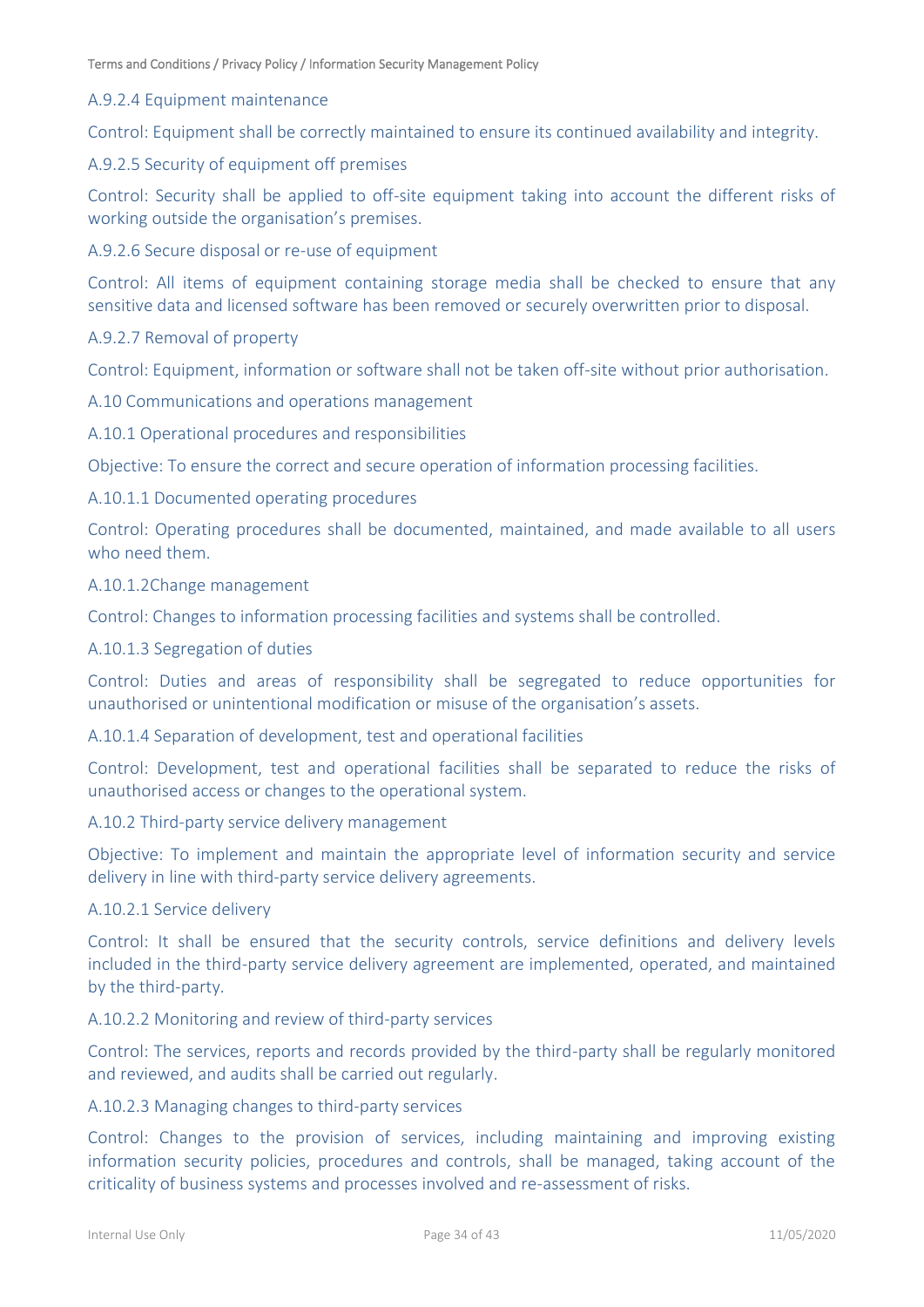#### A.10.3 System planning and acceptance

Objective: To minimize the risk of systems failures.

#### A.10.3.1 Capacity management

Control: The use of resources shall be monitored, tuned, and projections made of future capacity requirements to ensure the required system performance.

#### A.10.3.2 System acceptance

Control: Acceptance criteria for new information systems, upgrades, and new versions shall be established and suitable tests of the system(s) carried out during development and prior to acceptance.

#### A.10.4 Protection against malicious and mobile code

Objective: To protect the integrity of software and information.

#### A.10.4.1 Controls against malicious code

Control: Detection, prevention, and recovery controls to protect against malicious code and appropriate user awareness procedures shall be implemented.

#### A.10.4.2 Controls against mobile code

Control: Where the use of mobile code is authorised, the configuration shall ensure that the authorised mobile code operates according to a clearly defined security policy, and unauthorised mobile code shall be prevented from executing.

#### A.10.5 Back-up

Objective: To maintain the integrity and availability of information and information processing facilities.

#### A.10.5.1 Information back-up

Control: Back-up copies of information and software shall be taken and tested regularly in accordance with the agreed backup policy.

#### A.10.6 Network security management

Objective: To ensure the protection of information in networks and the protection of the supporting infrastructure.

#### A.10.6.1 Network controls

Control: Networks shall be adequately managed and controlled, in order to be protected from threats, and to maintain security for the systems and applications using the network, including information in transit.

#### A.10.6.2 Security of network services

Control: Security features, service levels, and management requirements of all network services shall be identified and included in any network services agreement, whether these services are provided in-house or outsourced.

#### A.10.7 Media handling

Objective: To prevent unauthorised disclosure, modification, removal or destruction of assets, and interruption to business activities.

#### A.10.7.1 Management of removable media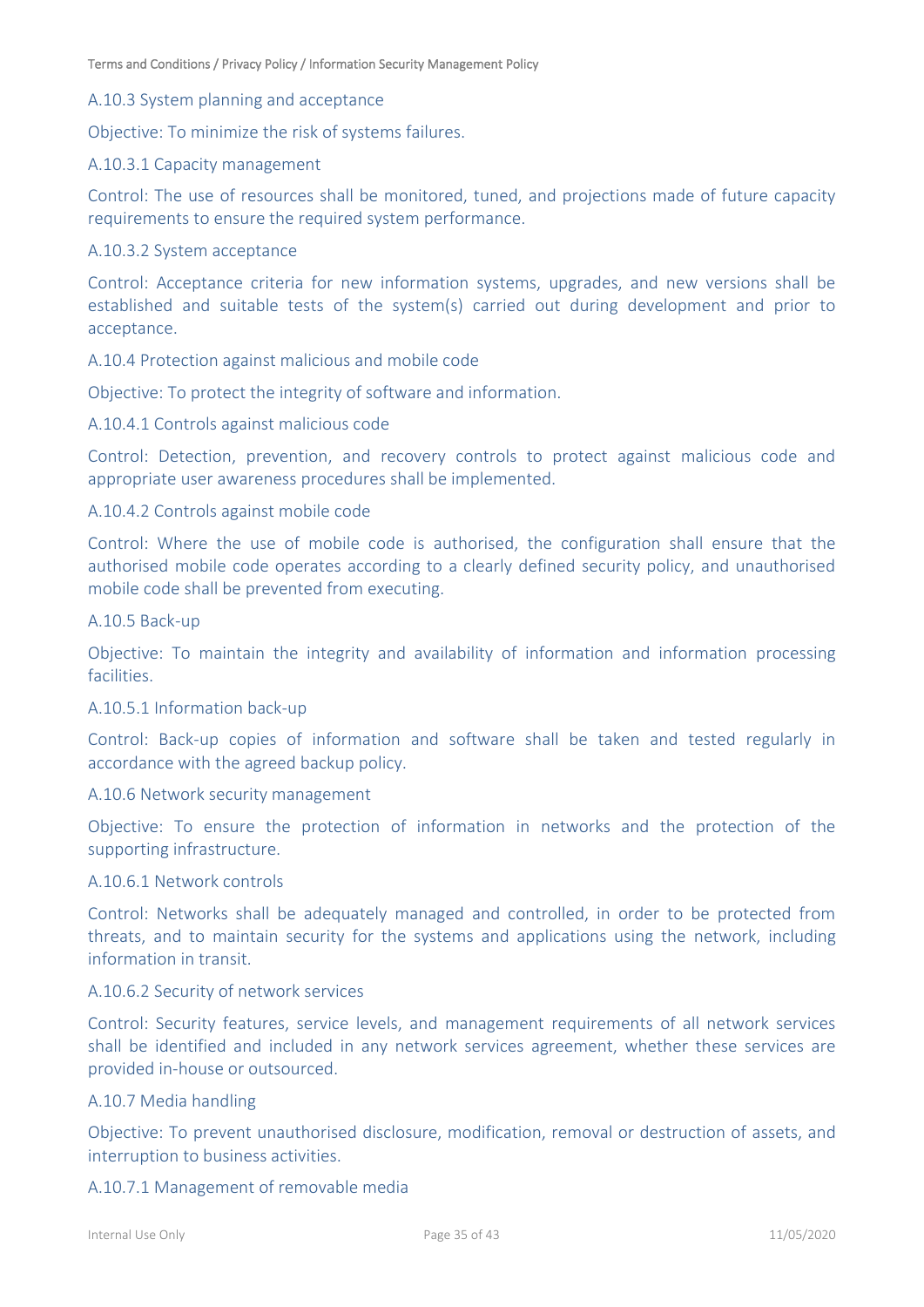Control: There shall be procedures in place for the management of removable media.

#### A.10.7.2 Disposal of media

Control: Media shall be disposed of securely and safely when no longer required, using formal procedures.

A.10.7.3 Information handling procedures

Control: Procedures for the handling and storage of information shall be established to protect this information from unauthorised disclosure or misuse.

#### A.10.7.4 Security of system documentation

Control: System documentation shall be protected against unauthorised access.

#### A.10.8 Exchange of information

Objective: To maintain the security of information and software exchanged within an organisation and with any external entity.

#### A.10.8.1 Information exchange policies and procedures

Control: Formal exchange policies, procedures, and controls shall be in place to protect the exchange of information through the use of all types of communication facilities.

#### A.10.8.2 Exchange agreements

Control: Agreements shall be established for the exchange of information and software between the organisation and external parties.

#### A.10.8.3 Physical media in transit

Control: Media containing information shall be protected against unauthorised access, misuse or corruption during transportation beyond an organisation's physical boundaries.

#### A.10.8.4 Electronic messaging

Control: Information involved in electronic messaging shall be appropriately protected.

#### A.10.8.5 Business information systems

Control: Policies and procedures shall be developed and implemented to protect information associated with the interconnection of business information systems.

#### A.10.9 Electronic commerce services

Objective: To ensure the security of electronic commerce services, and their secure use.

#### A.10.9.1 Electronic commerce

Control: Information involved in electronic commerce passing over public networks shall be protected from fraudulent activity, contract dispute, and unauthorised disclosure and modification.

### A.10.9.2 On-line transactions

Control: Information involved in on-line transactions shall be protected to prevent incomplete transmission, mis-routing, unauthorised message alteration, unauthorised disclosure, unauthorised message duplication or replay.

#### A.10.9.3 Publicly available information

Control: The integrity of information being made available on a publicly available system shall be protected to prevent unauthorised modification.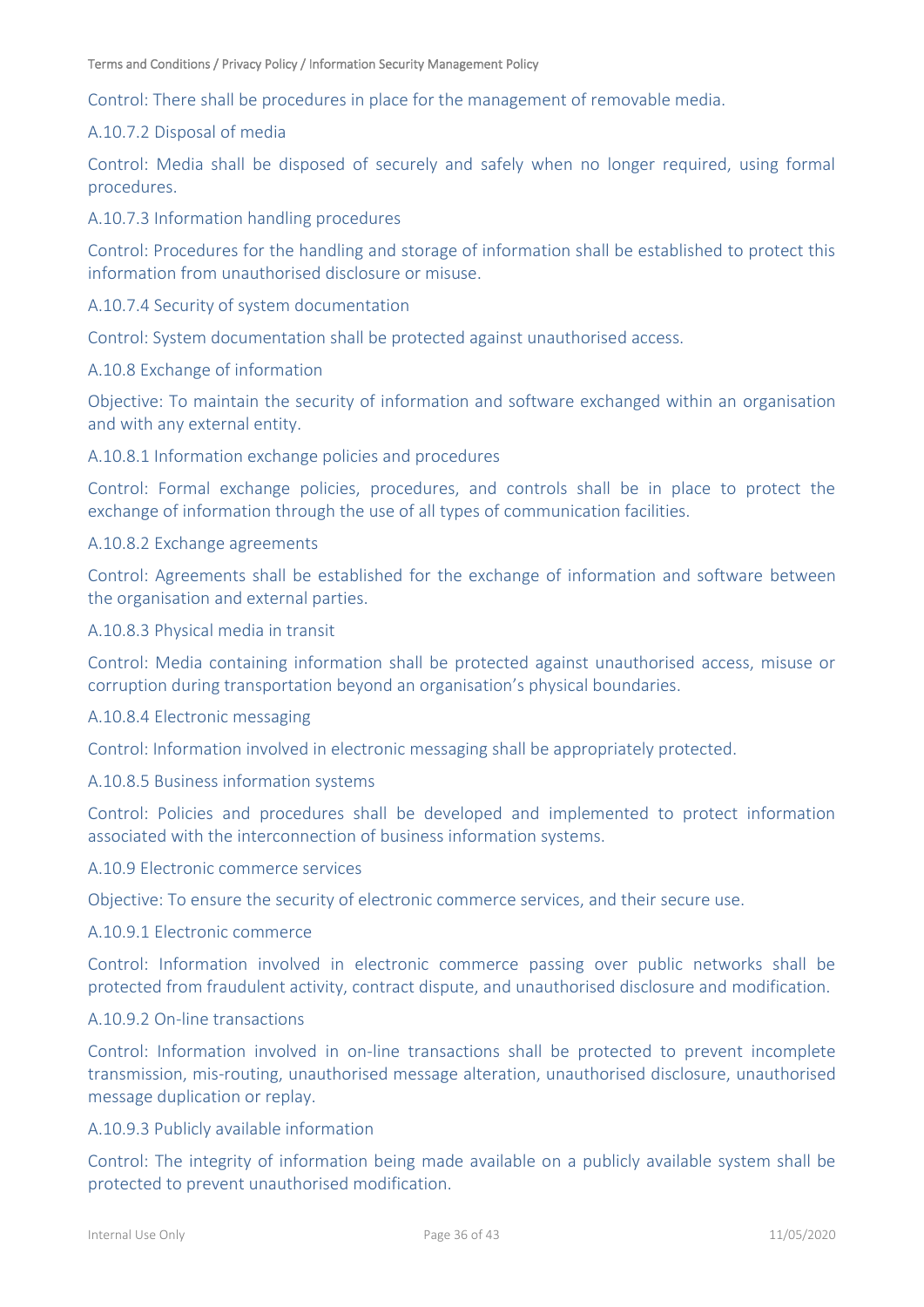#### A.10.10 Monitoring

Objective: To detect unauthorised information processing activities.

### A.10.10.1 Audit logging

Control: Audit logs recording user activities, exceptions, and information security events shall be produced and kept for an agreed period to assist in future investigations and access control monitoring.

A.10.10.2 Monitoring system use

Control: Procedures for monitoring use of information processing facilities shall be established and the results of the monitoring activities reviewed regularly.

A.10.10.3 Protection of log information

Control: Logging facilities and log information shall be protected against tampering and unauthorised access.

A.10.10.4 Administrator and operator logs

Control: System administrator and system operator activities shall be logged.

A.10.10.5 Fault logging

Control: Faults shall be logged, analysed, and appropriate action taken.

A.10.10.6 Clock synchronization

Control: The clocks of all relevant information processing systems within an organisation or security domain shall be synchronized with an agreed accurate time source.

A.11 Access control

A.11.1 Business requirement for access control

Objective: To control access to information.

A.11.1.1 Access control policy

Control: An access control policy shall be established, documented, and reviewed based on business and security requirements for access.

A.11.2 User access management

Objective: To ensure authorised user access and to prevent unauthorised access to information systems.

#### A.11.2.1 User registration

Control: There shall be a formal user registration and de-registration procedure in place for granting and revoking access to all information systems and services.

A.11.2.2 Privilege management

Control: The allocation and use of privileges shall be restricted and controlled.

A.11.2.3 User password management

Control: The allocation of passwords shall be controlled through a formal management process.

A.11.2.4 Review of user access rights

Control: Management shall review users' access rights at regular intervals using a formal process.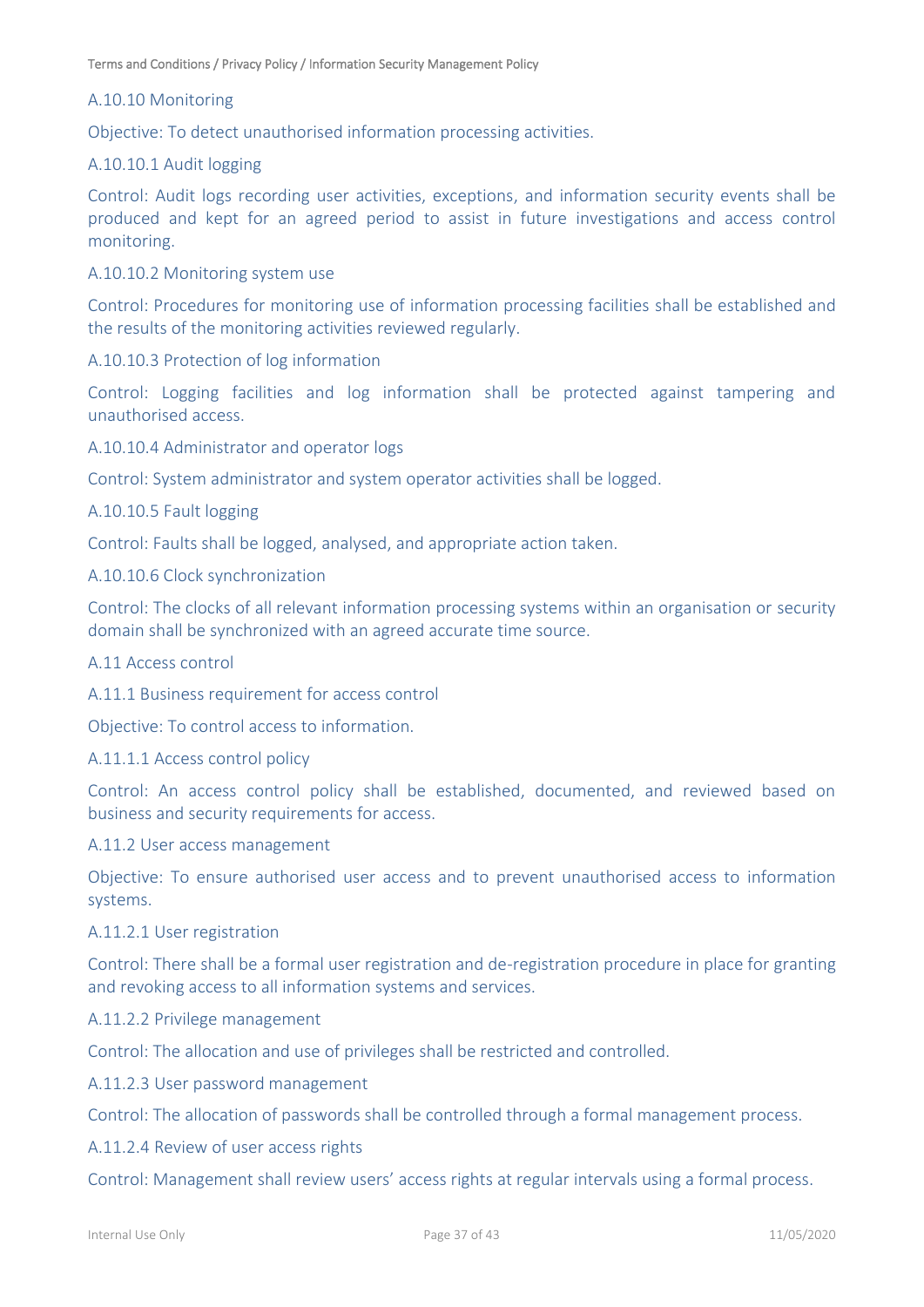#### A.11.3 User responsibilities

Objective: To prevent unauthorised user access, and compromise or theft of information and information processing facilities.

#### A.11.3.1 Password use

Control: Users shall be required to follow good security practices in the selection and use of passwords.

A.11.3.2 Unattended user equipment

Control: Users shall ensure that unattended equipment has appropriate protection.

A.11.3.3 Clear desk and clear screen policy

Control: A clear desk policy for papers and removable storage media and a clear screen policy for information processing facilities shall be adopted.

A.11.4 Network access control

Objective: To prevent unauthorised access to networked services.

A.11.4.1 Policy on use of network services

Control: Users shall only be provided with access to the services that they have been specifically authorised to use.

A.11.4.2 User authentication for external connections

Control: Appropriate authentication methods shall be used to control access by remote users.

A.11.4.3 Equipment identification in networks

Control: Automatic equipment identification shall be considered as a means to authenticate connections from specific locations and equipment.

A.11.4.4 Remote diagnostic and configuration port protection

Control: Physical and logical access to diagnostic and configuration ports shall be controlled.

A.11.4.5 Segregation in networks

Control: Groups of information services, users, and information systems shall be segregated on networks.

#### A.11.4.6 Network connection control

Control: For shared networks, especially those extending across the organisation's boundaries, the capability of users to connect to the network shall be restricted, in line with the access control policy and requirements of the business applications.

A.11.4.7 Network routing control

Control: Routing controls shall be implemented for networks to ensure that computer connections and information flows do not breach the access control policy of the business applications.

A.11.5 Operating system access control

Objective: To prevent unauthorised access to operating systems.

A.11.5.1 Secure log-on procedures

Control: Access to operating systems shall be controlled by a secure log-on procedure.

#### A.11.5.2 User identification and authentication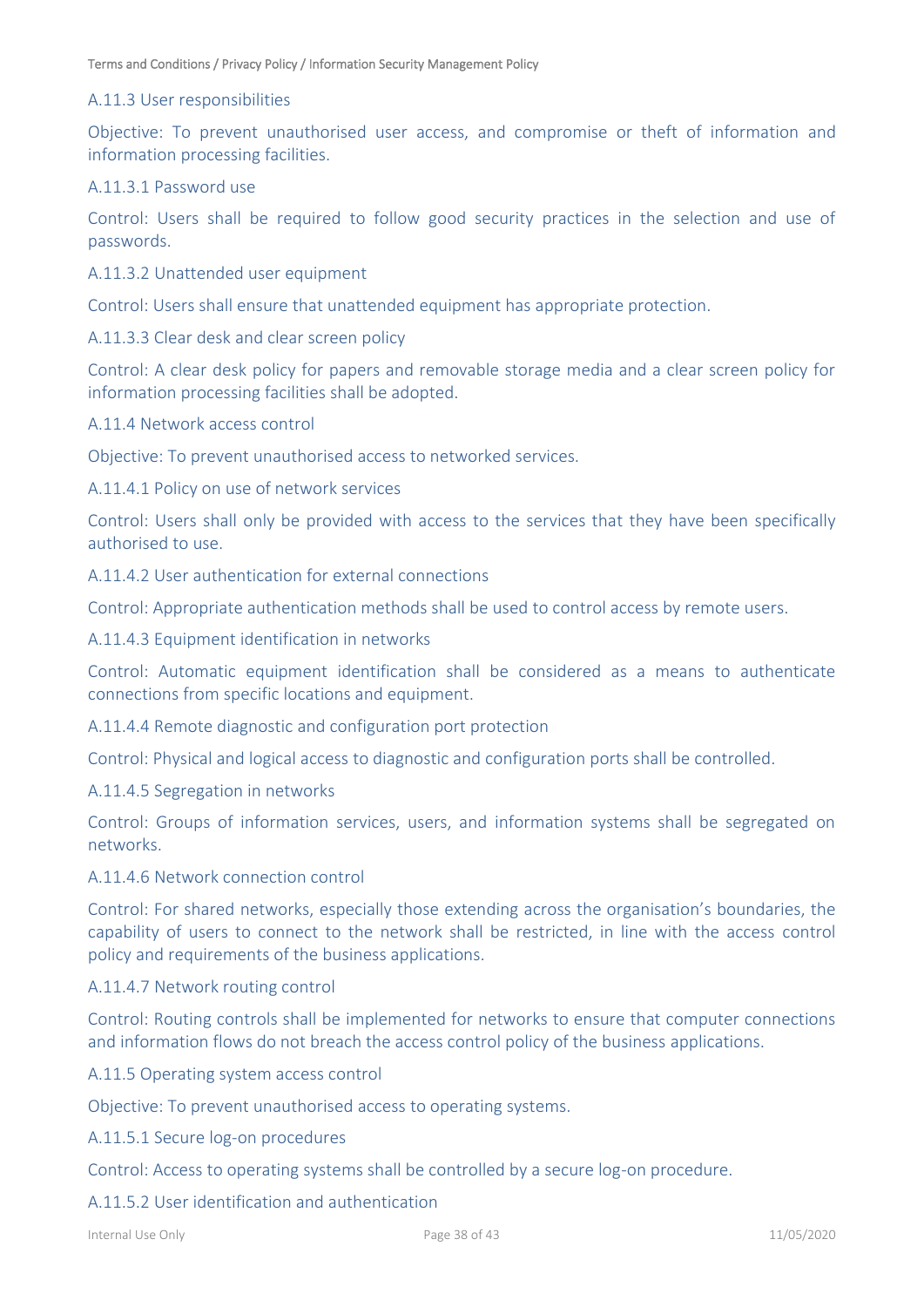Control: All users shall have a unique identifier (user ID) for their personal use only, and a suitable authentication technique shall be chosen to substantiate the claimed identity of a user.

A.11.5.3 Password management system

Control: Systems for managing passwords shall be interactive and shall ensure quality passwords.

A.11.5.4 Use of system utilities

Control: The use of utility programs that might be capable of overriding system and application controls shall be restricted and tightly controlled.

A.11.5.5 Session time-out

Control: Inactive sessions shall shut down after a defined period of inactivity.

A.11.5.6 Limitation of connection time

Control: Restrictions on connection times shall be used to provide additional security for high-risk applications.

A.11.6 Application and information access control

Objective: To prevent unauthorised access to information held in application systems.

A.11.6.1 Information access restriction

Control: Access to information and application system functions by users and support personnel shall be restricted in accordance with the defined access control policy.

A.11.6.2 Sensitive system isolation

Control: Sensitive systems shall have a dedicated (isolated) computing environment.

A.11.7 Mobile computing and teleworking

Objective: To ensure information security when using mobile computing and teleworking facilities.

A.11.7.1 Mobile computing and communications

Control: A formal policy shall be in place, and appropriate security measures shall be adopted to protect against the risks of using mobile computing and communication facilities.

#### A.11.7.2 Teleworking

Control: A policy, operational plans and procedures shall be developed and implemented for teleworking activities.

A.12 Information systems acquisition, development and maintenance

A.12.1 Security requirements of information systems

Objective: To ensure that security is an integral part of information systems.

A.12.1.1 Security requirements analysis and specification

Control: Statements of business requirements for new information systems, or enhancements to existing information systems shall specify the requirements for security controls.

#### A.12.2 Correct processing in applications

Objective: To prevent errors, loss, unauthorised modification or misuse of information in applications.

#### A.12.2.1 Input data validation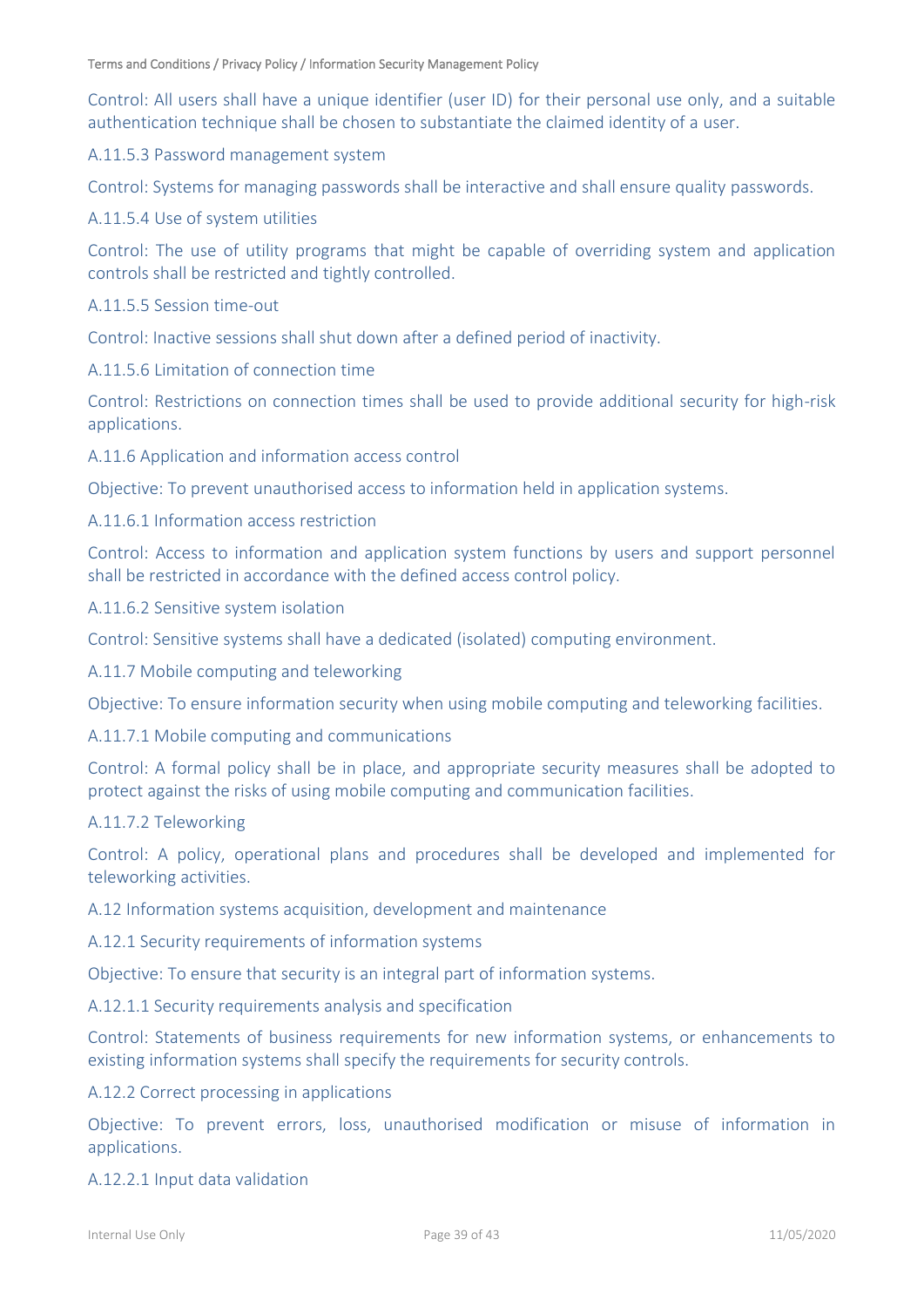Control: Data input to applications shall be validated to ensure that this data is correct and appropriate.

#### A.12.2.2 Control of internal processing

Control: Validation checks shall be incorporated into applications to detect any corruption of information through processing errors or deliberate acts.

#### A.12.2.3 Message integrity

Control: Requirements for ensuring authenticity and protecting message integrity in applications shall be identified, and appropriate controls identified and implemented.

#### A.12.2.4 Output data validation

Control: Data output from an application shall be validated to ensure that the processing of stored information is correct and appropriate to the circumstances.

#### A.12.3 Cryptographic controls

Objective: To protect the confidentiality, authenticity or integrity of information by cryptographic means.

A.12.3.1 Policy on the use of cryptographic controls

Control: A policy on the use of cryptographic controls for protection of information shall be developed and implemented.

#### A.12.3.2 Key management

Control: Key management shall be in place to support the organisation's use of cryptographic techniques.

#### A.12.4 Security of system files

Objective: To ensure the security of system files.

#### A.12.4.1 Control of operational software

Control: There shall be procedures in place to control the installation of software on operational systems.

A.12.4.2 Protection of system test data

Control: Test data shall be selected carefully and protected and controlled.

A.12.4.3 Access control to program source code

Control: Access to program source code shall be restricted.

A.12.5 Security in development and support processes

Objective: To maintain the security of application system software and information.

A.12.5.1 Change control procedures

Control: The implementation of changes shall be controlled by the use of formal change control procedures.

A.12.5.2 Technical review of applications after operating system changes

Control: When operating systems are changed, business critical applications shall be reviewed and tested to ensure there is no adverse impact on organisational operations or security.

A.12.5.3 Restrictions on changes to software packages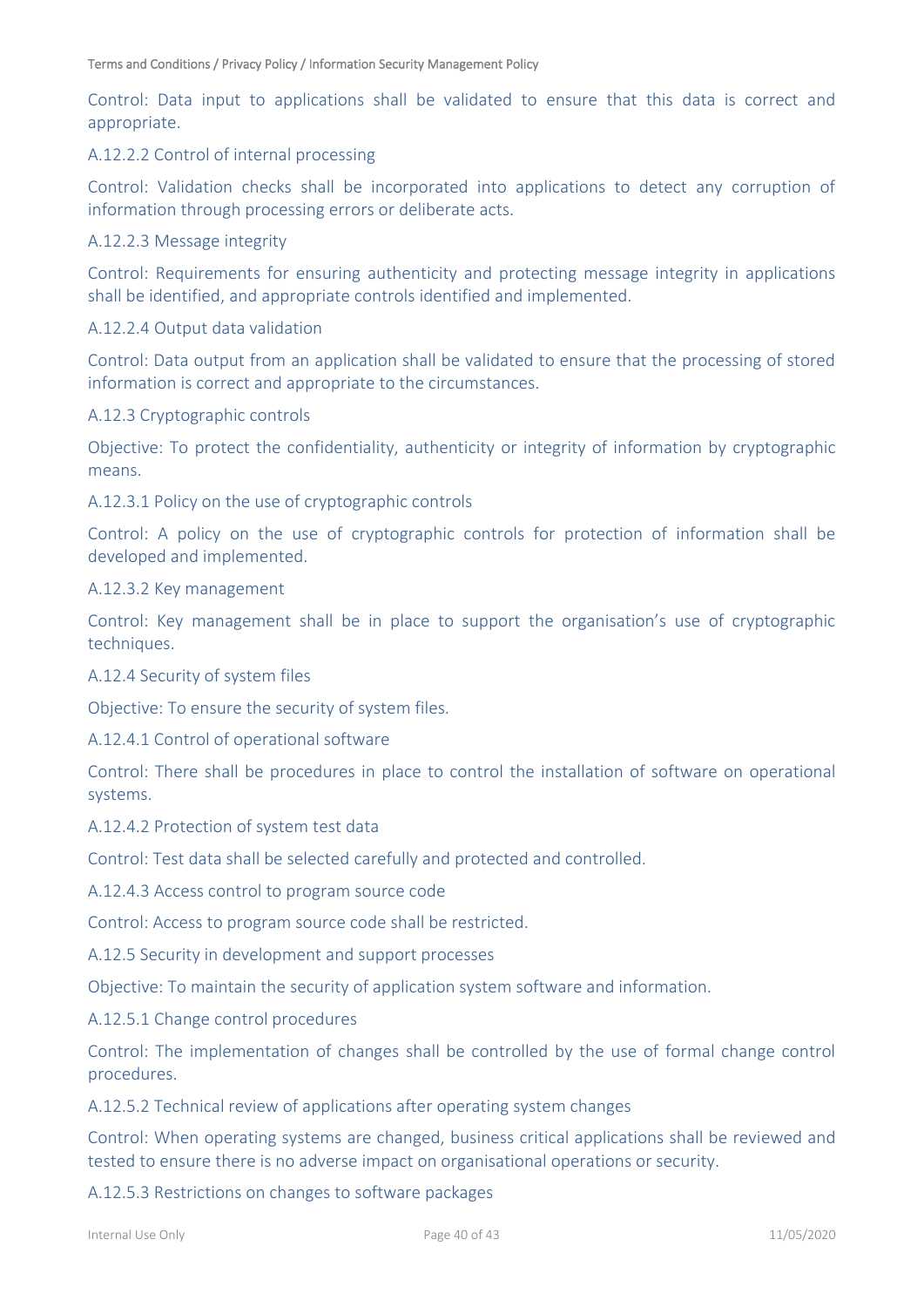Control: Modifications to software packages shall be discouraged, limited to necessary changes, and all changes shall be strictly controlled.

### A.12.5.4 Information leakage

Control: Opportunities for information leakage shall be prevented.

A.12.5.5 Outsourced software development

Control: Outsourced software development shall be supervised and monitored by the organisation.

A.12.6 Technical Vulnerability Management

Objective: To reduce risks resulting from exploitation of published technical vulnerabilities.

#### A.12.6.1 Control of technical vulnerabilities

Control: Timely information about technical vulnerabilities of information systems being used shall be obtained, the organisation's exposure to such vulnerabilities evaluated, and appropriate measures taken to address the associated risk.

A.13 Information security incident management

#### A.13.1 Reporting information security events and weaknesses

Objective: To ensure information security events and weaknesses associated with information systems are communicated in a manner allowing timely corrective action to be taken.

#### A.13.1.1 Reporting information security events

Control: Information security events shall be reported through appropriate management channels as quickly as possible.

#### A.13.1.2 Reporting security weaknesses

Control: All employees, contractors and third-party users of information systems and services shall be required to note and report any observed or suspected security weaknesses in systems or services.

A.13.2 Management of information security incidents and improvements

Objective: To ensure a consistent and effective approach is applied to the management of information security incidents.

#### A.13.2.1 Responsibilities and procedures

Control: Management responsibilities and procedures shall be established to ensure a quick, effective, and orderly response to information security incidents.

#### A.13.2.2 Learning from information security incidents

Control: There shall be mechanisms in place to enable the types, volumes, and costs of information security incidents to be quantified and monitored.

#### A.13.2.3 Collection of evidence

Control: Where a follow-up action against a person or organisation after an information security incident involves legal action (either civil or criminal), evidence shall be collected, retained, and presented to conform to the rules for evidence laid down in the relevant jurisdiction(s).

A.14 Business continuity management

A.14.1 Information security aspects of business continuity management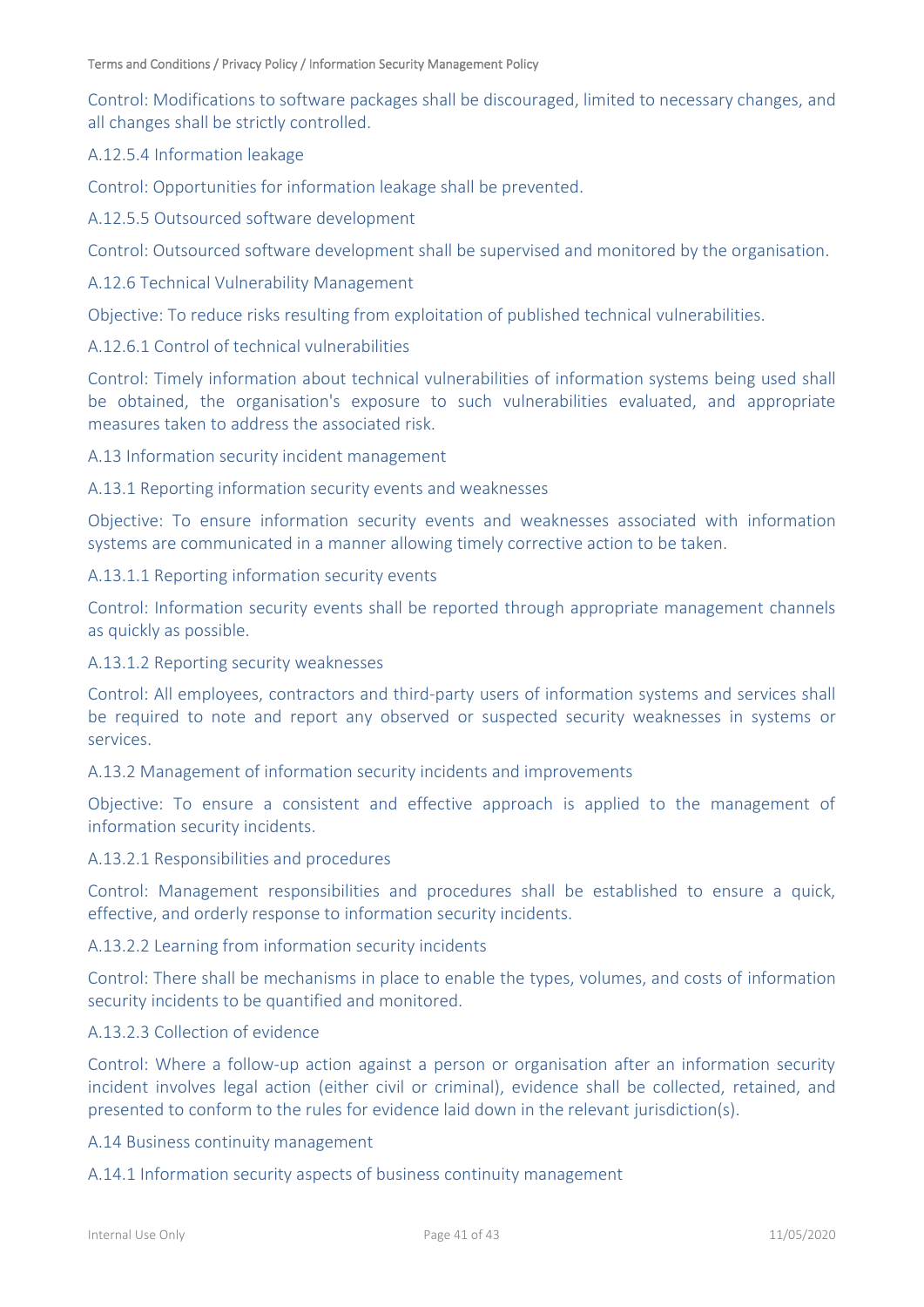Objective: To counteract interruptions to business activities and to protect critical business processes from the effects of major failures of information systems or disasters and to ensure their timely resumption.

A.14.1.1 Including information security in the business continuity management process

Control: A managed process shall be developed and maintained for business continuity throughout the organisation that addresses the information security requirements needed for the organisation's business continuity.

A.14.1.2 Business continuity and risk assessment

Control: Events that can cause interruptions to business processes shall be identified, along with the probability and impact of such interruptions and their consequences for information security.

A.14.1.3 Developing and implementing continuity plans including information security

Control: Plans shall be developed and implemented to maintain or restore operations and ensure availability of information at the required level and in the required time scales following interruption to, or failure of, critical business processes.

A.14.1.4 Business continuity planning framework

Control: A single framework of business continuity plans shall be maintained to ensure all plans are consistent, to consistently address information security requirements, and to identify priorities for testing and maintenance.

A.14.1.5 Testing, maintaining and reassessing business continuity plans

Control: Business continuity plans shall be tested and updated regularly to ensure that they are up to date and effective.

#### A.15 Compliance

A.15.1 Compliance with legal requirements

Objective: To avoid breaches of any law, statutory, regulatory or contractual obligations, and of any security requirements.

A.15.1.1 Identification of applicable legislation

Control: All relevant statutory, regulatory and contractual requirements and the organisation's approach to meet these requirements shall be explicitly defined, documented, and kept up to date for each information system and the organisation.

A.15.1.2 Intellectual property rights (IPR)

Control: Appropriate procedures shall be implemented to ensure compliance with legislative, regulatory, and contractual requirements on the use of material in respect of which there may be intellectual property rights and on the use of proprietary software products.

A.15.1.3 Protection of organisational records

Control: Important records shall be protected from loss, destruction and falsification, in accordance with statutory, regulatory, contractual, and business requirements.

A.15.1.4 Data protection and privacy of personal information

Control: Data protection and privacy shall be ensured as required in relevant legislation, regulations, and, if applicable, contractual clauses.

A.15.1.5 Prevention of misuse of information processing facilities